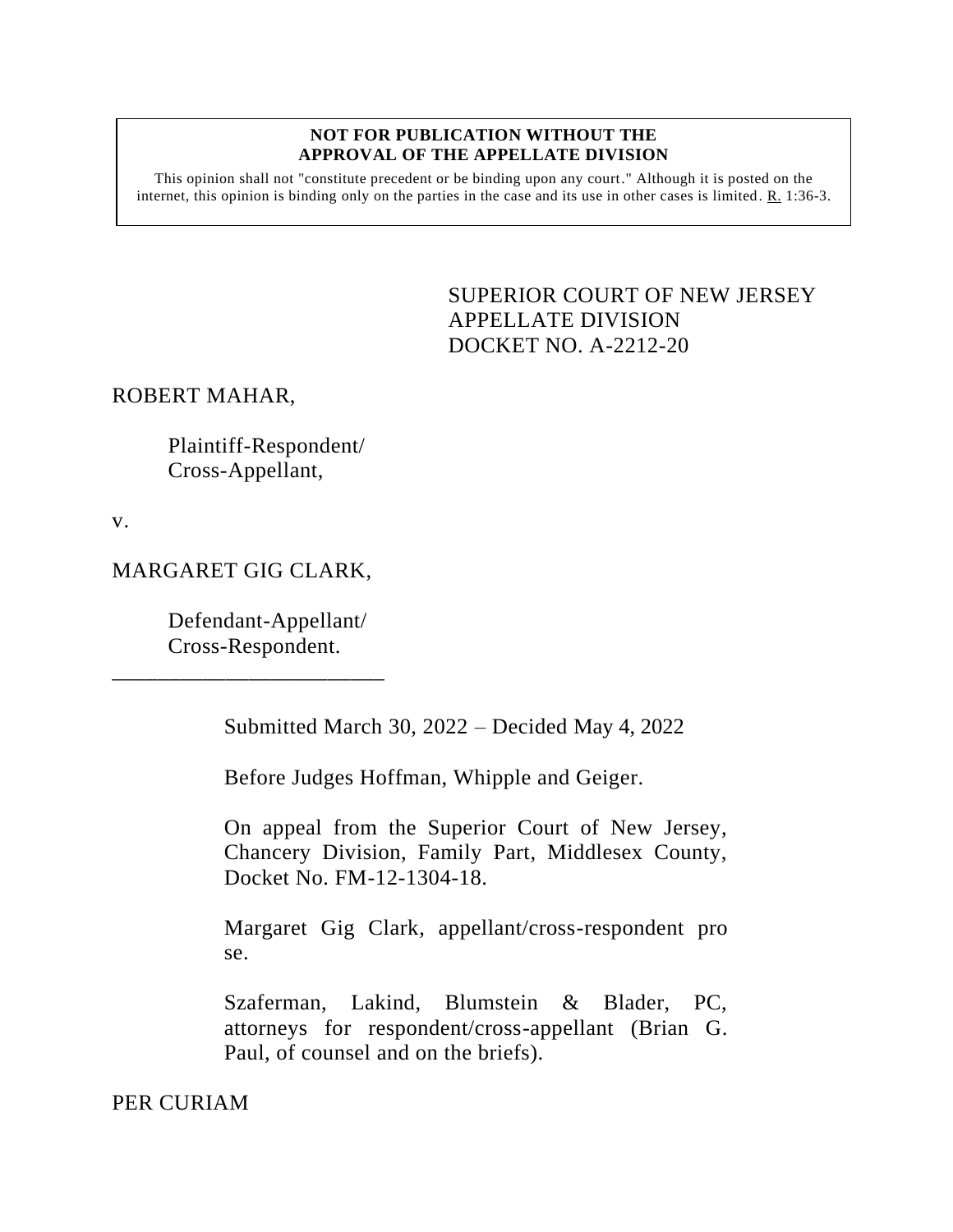In this matrimonial matter, defendant Margaret Gig Clark appeals from the final dual judgment of divorce and Family Part orders dated December 1 and 9, 2020. Plaintiff Robert Mahar cross-appeals from the December 1, 2020 order. We affirm in part and remand in part.

#### I.

We take the following facts from the record. The parties married on May 29, 1999. Plaintiff has three adult children from a prior marriage, and defendant has four adult children from a prior marriage. At the time of their marriage, the parties had similar financial situations; both earned high salaries, held assets of approximately the same value, and owed substantial student loan debt on behalf of their children.

During the marriage, the parties had an informal agreement whereby to maintain separate bank accounts and attempt to equally share joint household expenses. They each contributed to their own retirement accounts, and they jointly purchased the marital residence in Monmouth Junction in 2015 for  $$385,000$ , with each contributing one-half of the \$77,000 down payment.<sup>1</sup> They established a joint household expense account, and each deposited the funds necessary to cover their share of the joint monthly living expenses.

<sup>&</sup>lt;sup>1</sup> The mortgage balance was \$277,446 as of October 2020.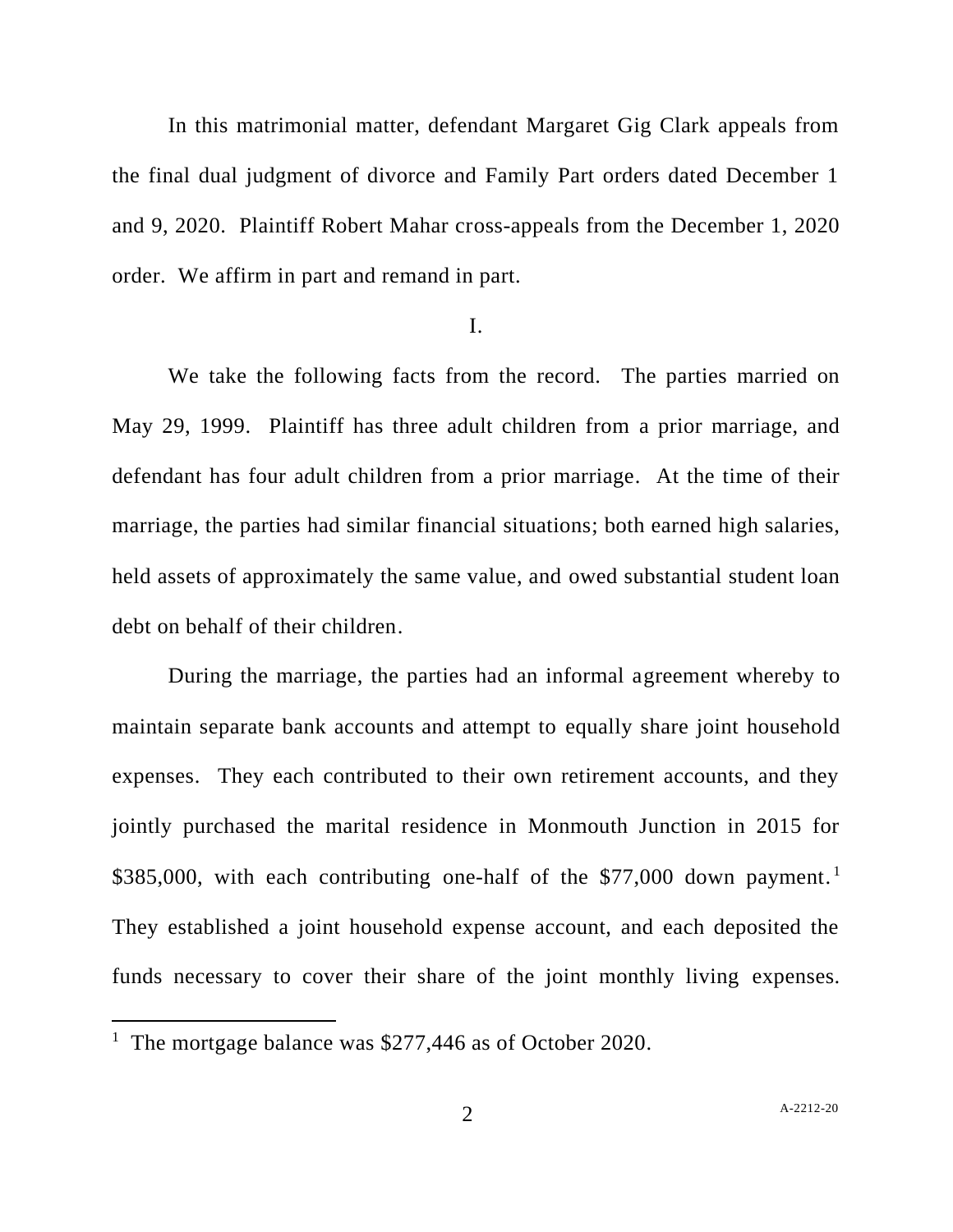They paid their individual expenses from their own accounts. There was no written agreement memorializing this arrangement.

In or about 2016, the parties began arguing about their shared marital expenses and household chores. A marital account became overdrawn after plaintiff failed to contribute the amounts necessary to cover certain bills, which forced defendant to notify her employer because of federal banking regulations.

The parties are highly educated. Plaintiff had worked in compliance. Defendant had worked as an attorney for various banks before taking her current position as an attorney overseeing banking for the federal government.

Plaintiff was born in 1945 and defendant was born in 1953. They were seventy-four and sixty-six years old, respectively, when the trial commenced.

On October 23, 2017, plaintiff's counsel informed defendant that plaintiff planned to file for divorce and proposed engaging in settlement discussions. Defendant did not reply to counsel, but asked plaintiff to delay filing the complaint until after the holidays and after she recuperated from three planned surgeries. On December 28, 2017, plaintiff filed a complaint for divorce based on irreconcilable differences. Defendant had the surgeries in January 2018.

3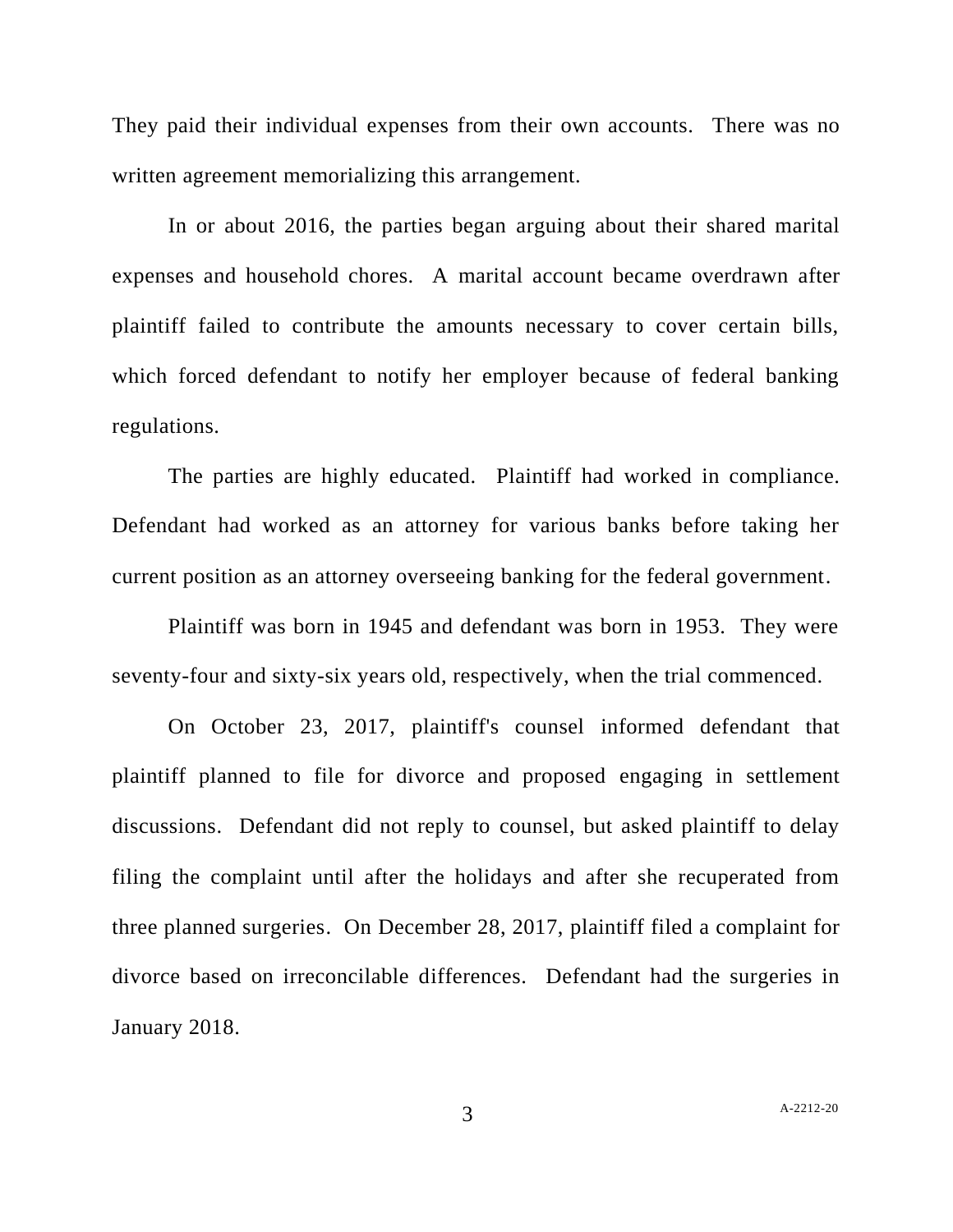On January 20, 2018, defendant vacated the marital residence and began staying with her sister but did not inform plaintiff of her whereabouts. Plaintiff wrote to defendant's sister and her best friend inquiring about defendant's whereabouts but received no reply. In February 2018, plaintiff emailed defendant stating that he planned to change the locks because he believed someone had entered the house and offered her a new key.<sup>2</sup> Defendant did not reply to the email. During defendant's absence, plaintiff placed defendant's mail and personal files in boxes in the basement. He sent defendant cordial emails inviting her to return to the marital residence at any time but received no response.

Because he was unable to reach defendant, plaintiff moved for substituted service of process and an award of related counsel fees. The court denied the motion, directed plaintiff to undertake further diligent inquiry and found no bad faith by defendant. Thereafter, plaintiff wrote to defendant's employer seeking information about her whereabouts but received no information. Defendant returned to work in March 2018 but did not contact

<sup>&</sup>lt;sup>2</sup> Plaintiff ultimately changed the locks in June 2018. Defendant maintained access to the house through her garage door remote.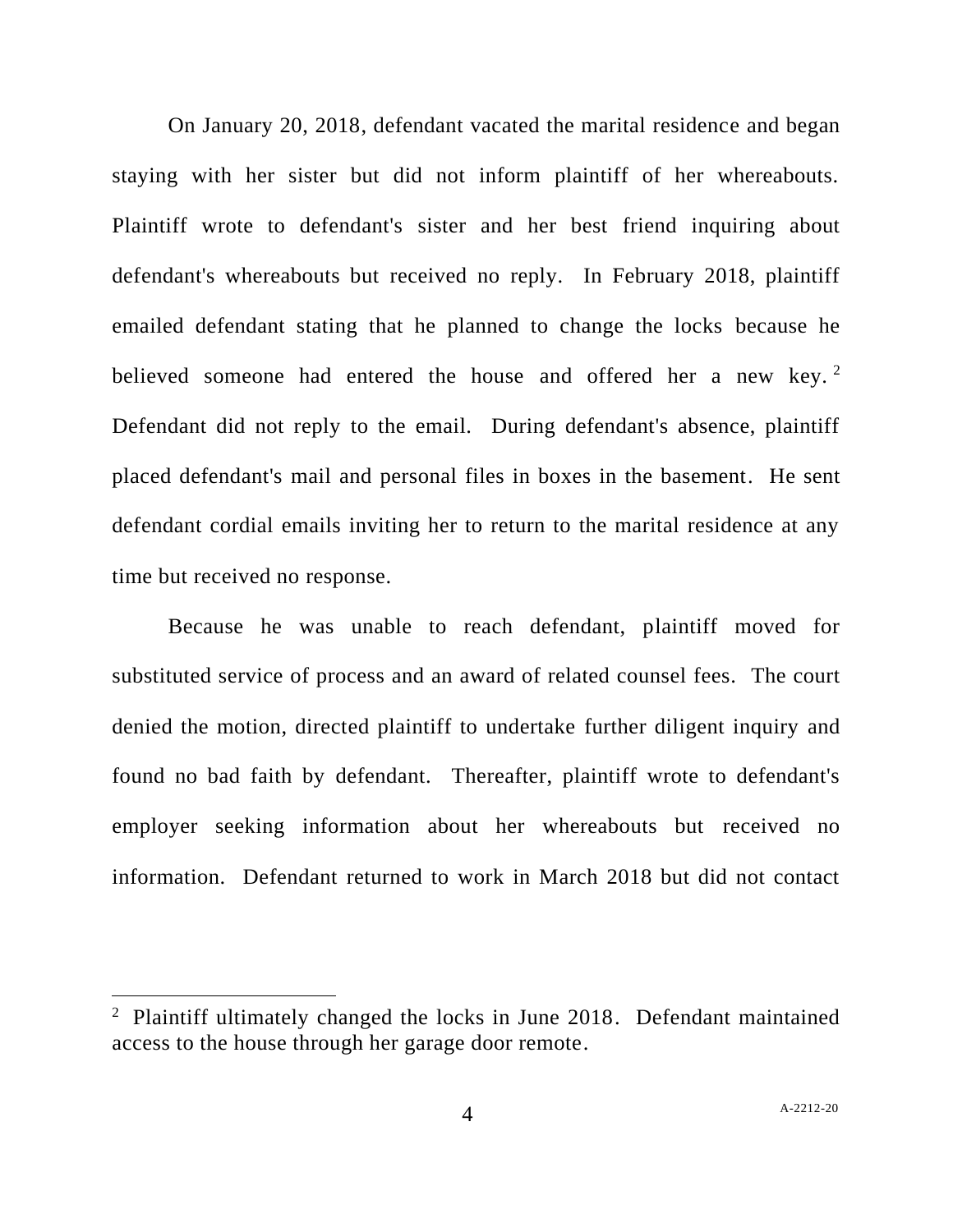plaintiff. Plaintiff ultimately hired a private investigator and served defendant at her office in New York City on July 18, 2018.

On July 23, 2018, plaintiff filed a motion to declare that defendant had been successfully served with process and for an award of counsel fees. The court granted the motion as to service of process but denied counsel fees, finding no bad faith by defendant.

Defendant moved back into the marital residence in August 2018 and lived there through the time of trial. Defendant filed an answer and counterclaim in September 2018.

In his October 29, 2020 case information statement (CIS), plaintiff reported 2019 income of \$44,370, including \$32,040 from Social Security and \$11,539 from a premarital UBS pension. In addition, plaintiff received \$5,597 in IRA distributions. The CIS stated a budget of \$11,496 per month. Plaintiff did not state the total value of the marital assets, but listed his gross liabilities as \$501,326, including a \$277,000 mortgage balance, \$96,428 in remaining student loans, \$78,303 in counsel fees, and significant credit card debt.

In her October 30, 2020 CIS, defendant reported her 2019 gross income as \$223,095. It stated her then-current living expenses as \$11,091 per month. Defendant included an incomplete list of assets without a total value, but listed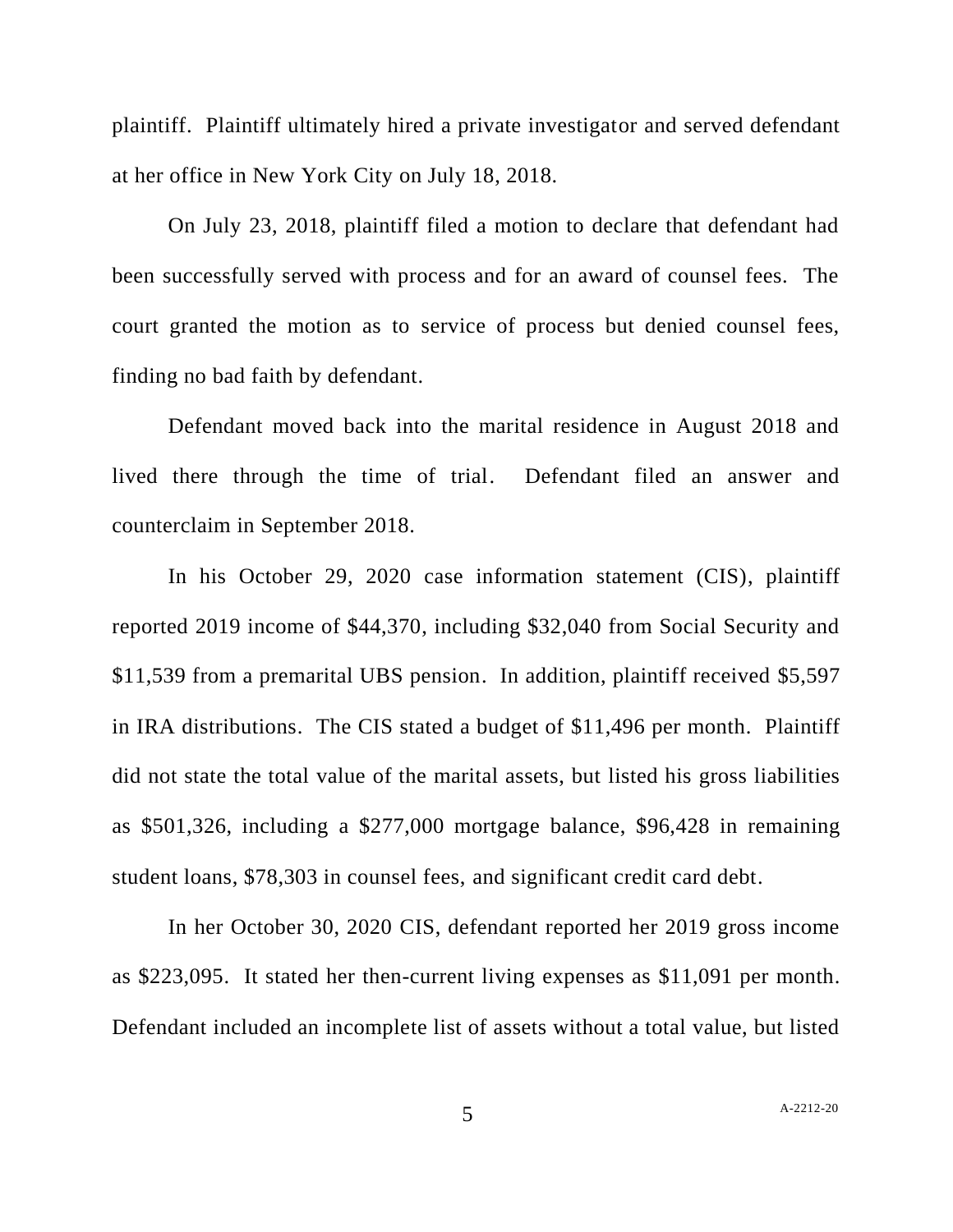the marital residence, her own pension, her two retirement plans worth \$241,181 and \$169,699, plaintiff's UBS pension, and plaintiff's IRA worth approximately \$88,000. Her listed debts were similarly incomplete but included a mortgage balance of \$277,446, unspecified student loan debt for both parties, \$14,673 in plaintiff's credit card debt, and \$12,150 of her own credit card debt.

The trial began in July 2019 and continued for six nonconsecutive days. Plaintiff testified that he was retired but previously worked in compliance with Black Rock Asset Management until he lost his job during the 2008 financial crisis. He earned \$476,401 in 2008 but was unable to find comparable work thereafter. Plaintiff took jobs as a substitute teacher and at a grocery store. He drove for Uber in 2015 and 2016, until he stopped working completely. Plaintiff testified that much of his professional knowledge was obsolete, and that he would not be able to obtain a job comparable to his 2008 position.

Defendant worked as an attorney for various banks, earning approximately \$200,000 per year. In 2008, she began working as a federal government attorney supervising banks, and earned about \$235,000 annually at the time of trial. Plaintiff testified that defendant had intended to retire in March 2019 at age sixty-six but did not do so.

6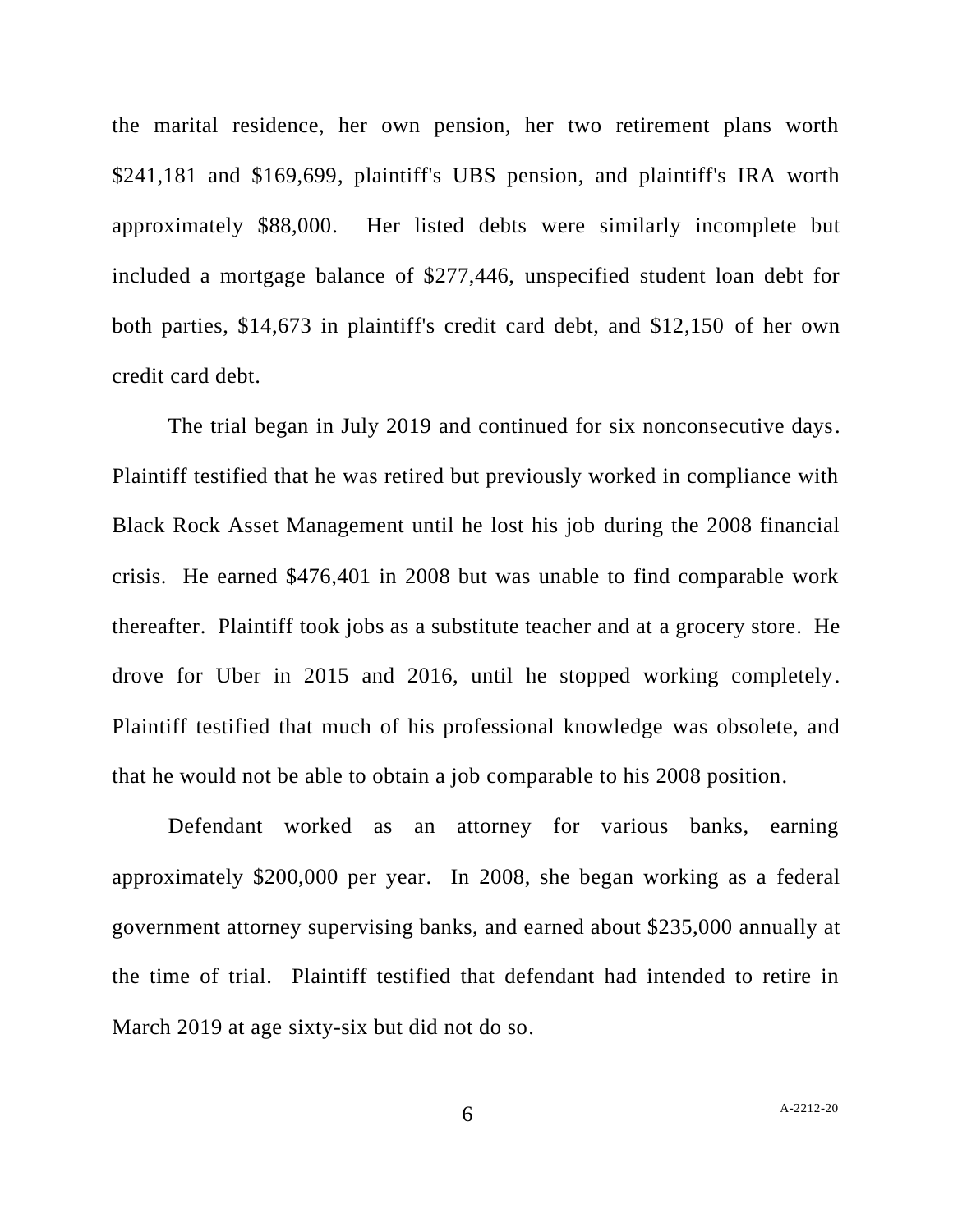Early in the marriage, they lived at defendant's house in Princeton, where plaintiff paid half of the marital expenses. They purchased the marital residence in Monmouth Junction in June 2015 and plaintiff estimated that the house was worth between \$410,000 and \$420,000.

Plaintiff acknowledged that from the beginning of the marriage until about 2016, the parties shared living expenses equally and largely kept their accounts separate. They maintained separate credit cards and paid their own children's student loan debts. Plaintiff gave money to his children while they attended college. The parties never entered a formal prenuptial or midmarriage agreement memorializing their arrangement.

At the time of trial, plaintiff received \$2,598 per month from social security and \$962 per month from his premarital UBS pension. His checking and savings accounts had very low balances and were routinely "drawn down to virtually zero to pay ongoing bills." He also had a retirement account, from which he routinely made withdrawals to pay his living expenses. After losing his job in 2008, plaintiff used this account to pay his share of the monthly expenses in order to "keep the peace at home." The account balance declined from approximately \$750,000 in 2008, to \$250,000 in 2012, to about \$80,000 at the time of trial, due to the withdrawals and market fluctuations.

7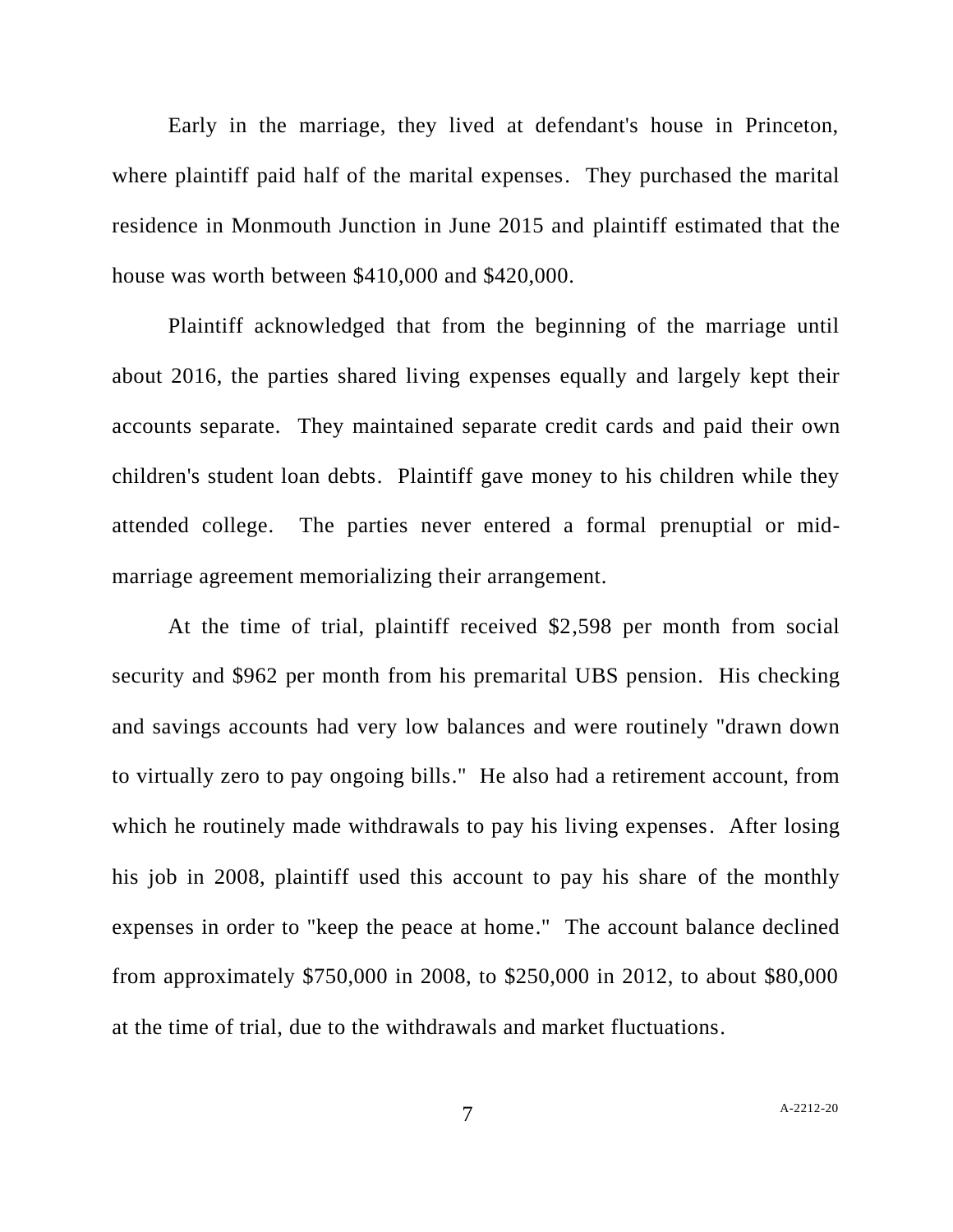Plaintiff testified that their marriage deteriorated in 2016 and that defendant was aware he met with an attorney to discuss divorce. He felt that he could no longer afford to pay half of the living expenses as his retirement account was being depleted. Plaintiff stopped contributing his half of the mortgage payments around January 2016 but continued to pay other bills associated with the marital residence without defendant's contribution. Through the time of trial, he paid approximately \$1,229 per month for such expenses, including homeowner's association fees, water, sewer, electric, cable and internet service, insurance, and cleaning services. Defendant paid the monthly mortgage and real estate taxes totaling approximately \$2,686.

In addition to approximately \$100,000 in remaining student loan debt, plaintiff testified to his significant credit card debt. His Bank of America credit card had a balance of \$16,868.37 for post-complaint living expenses and legal fees at the outset of the trial. His Merrill Lynch credit card had a \$14,388.71 balance incurred for marital debts at the time of the complaint, which increased to \$24,500.99 by the time of the trial, which he used for living expenses. Plaintiff had paid \$10,905 in counsel fees and still owed \$66,750 plus interest.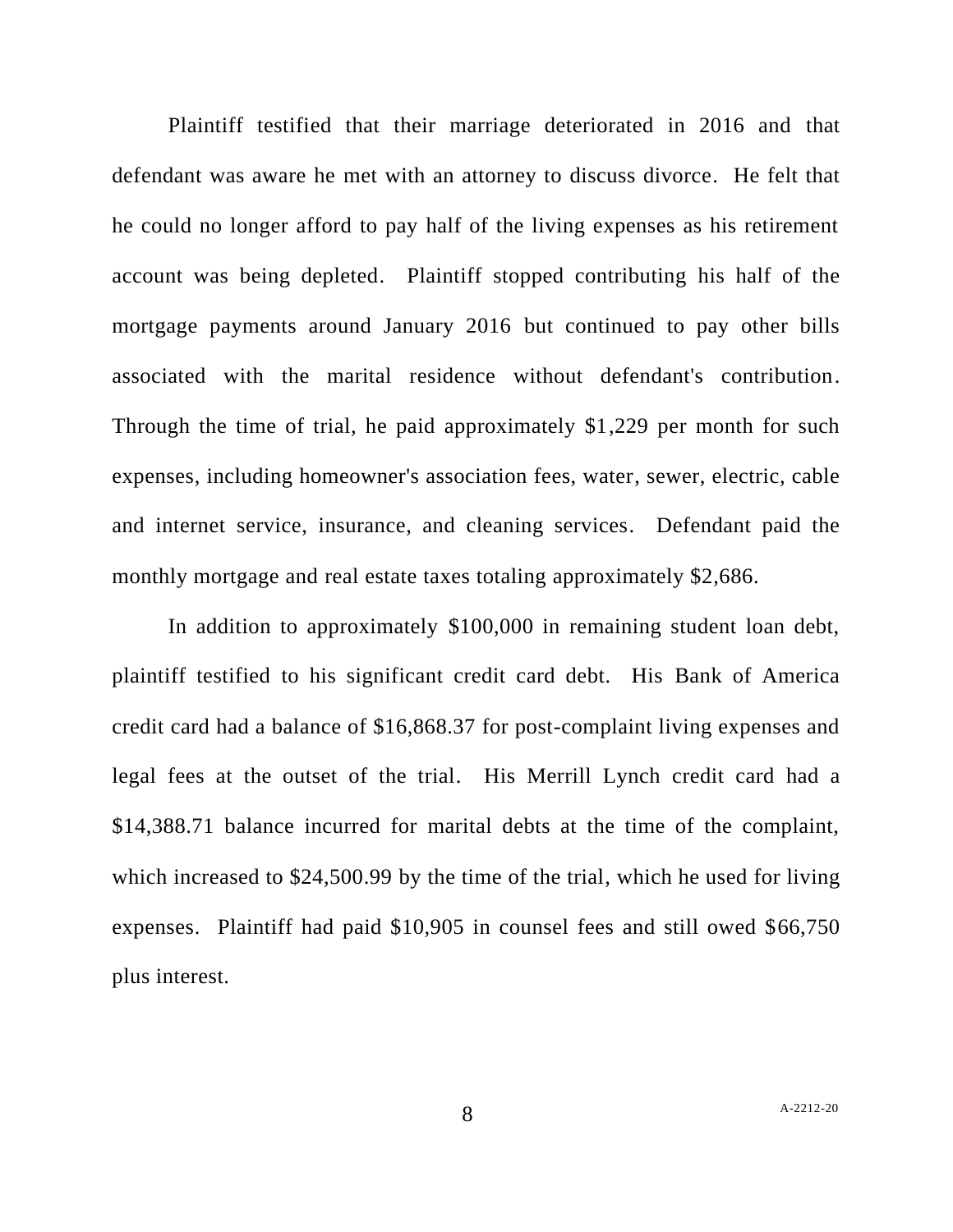Plaintiff testified that defendant had an investment account with Ameriprise containing funds she earned during the marriage while working at Wachovia Bank. It contained \$1,751,000.70 in early 2015, \$871,661.82 at the end of 2015, \$301,298.89 at the end of 2016, \$188,039.42 at the time of the complaint, and only \$23,100 by November 2018. Plaintiff did not know the value of defendant's other assets at the time of trial.

Plaintiff contended defendant dissipated the Ameriprise account funds without his consent in anticipation of the divorce, after learning that he met with a divorce lawyer in 2016. From this account, which contained \$1,751,000.70 in early 2015, she paid \$70,000 to her son and \$25,000 to her daughter in 2016. In addition, she paid her son \$4,161 on December 21, 2017. She also made large payments from this account toward her children's student loan balances, including \$40,068.11 on April 25, 2016, \$46,295.66 on April 26, 2016, \$46,847.95 on April 27, 2016, \$43,046.61 on May 4, 2016, and \$37,188.31 on June 13, 2016.

At the beginning of defendant's case, plaintiff's counsel proposed that she amend her cause of action from extreme cruelty to irreconcilable differences, to save the time of having to prove the extreme cruelty count. Defendant refused and proceeded on her claim of extreme cruelty.

9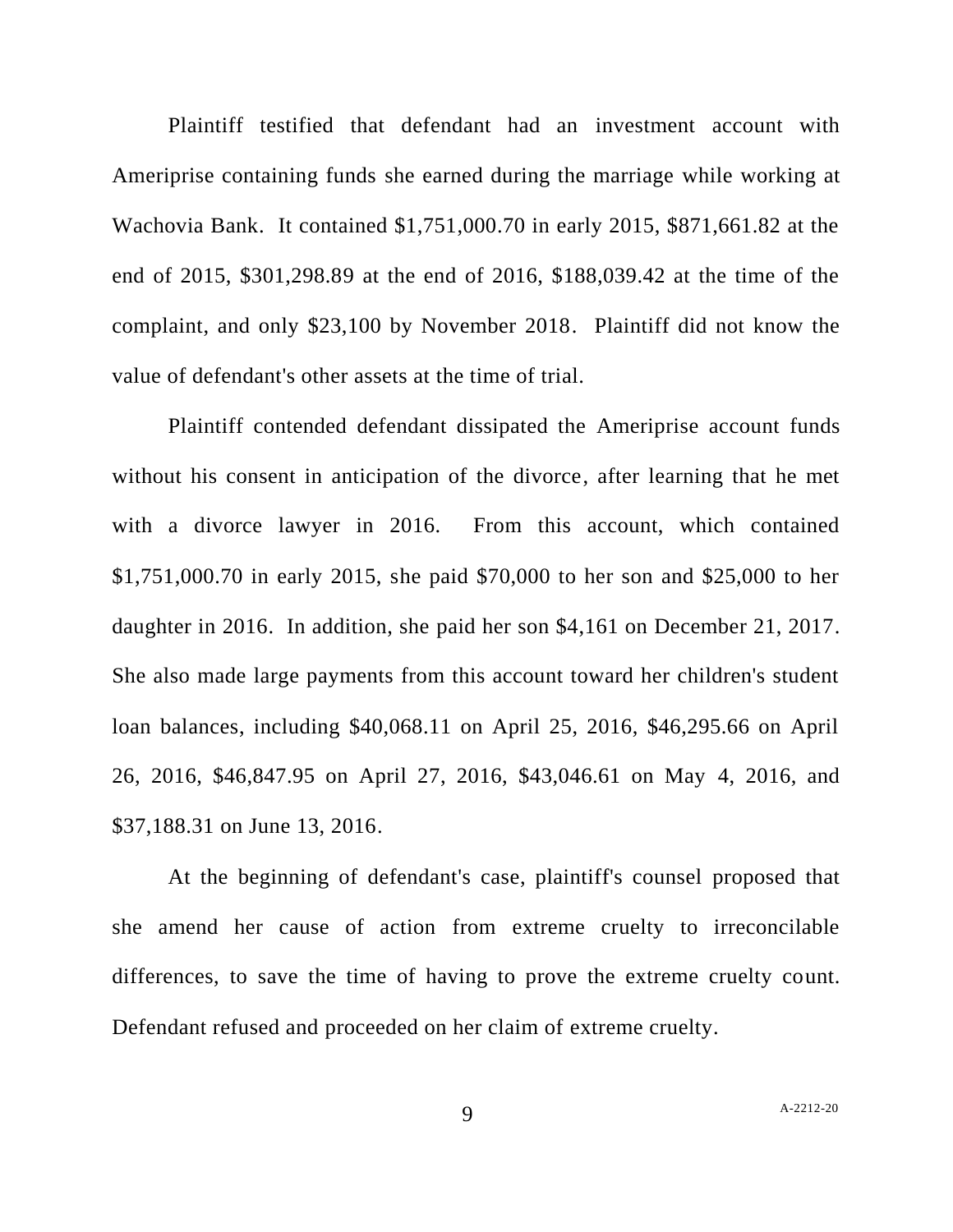Defendant testified as to some of the equitable distribution factors enumerated in N.J.S.A. 2A:34-23.1. She noted that the duration of the marriage was 18 years, and that plaintiff was in good health. She had some "health issues" which impaired her quality of life but did not provide further details. Each party owned a home at the time of the marriage and had their own bank accounts, though defendant did not know the value of plaintiff's assets because they kept everything separate. They shared household expenses equally until plaintiff stopped contributing to the mortgage and real estate taxes in 2016. They never had joint credit cards or joint investment accounts. They equally shared the cost of vacations and requested separate checks when dining out.

Defendant testified that she had two retirement accounts totaling \$410,880, composed of \$169,699 in a Thrift Savings Plan and \$241,181 in a 401(k) as of the date of the complaint. She did not know their value at the time of trial. Plaintiff also had a federal government pension which was not yet in pay status. These accounts and benefits were earned entirely during the marriage. Defendant had not yet applied for social security benefits.

Regarding the alleged dissipation of the accounts, defendant testified that she used the Ameriprise account funds, which were earned during the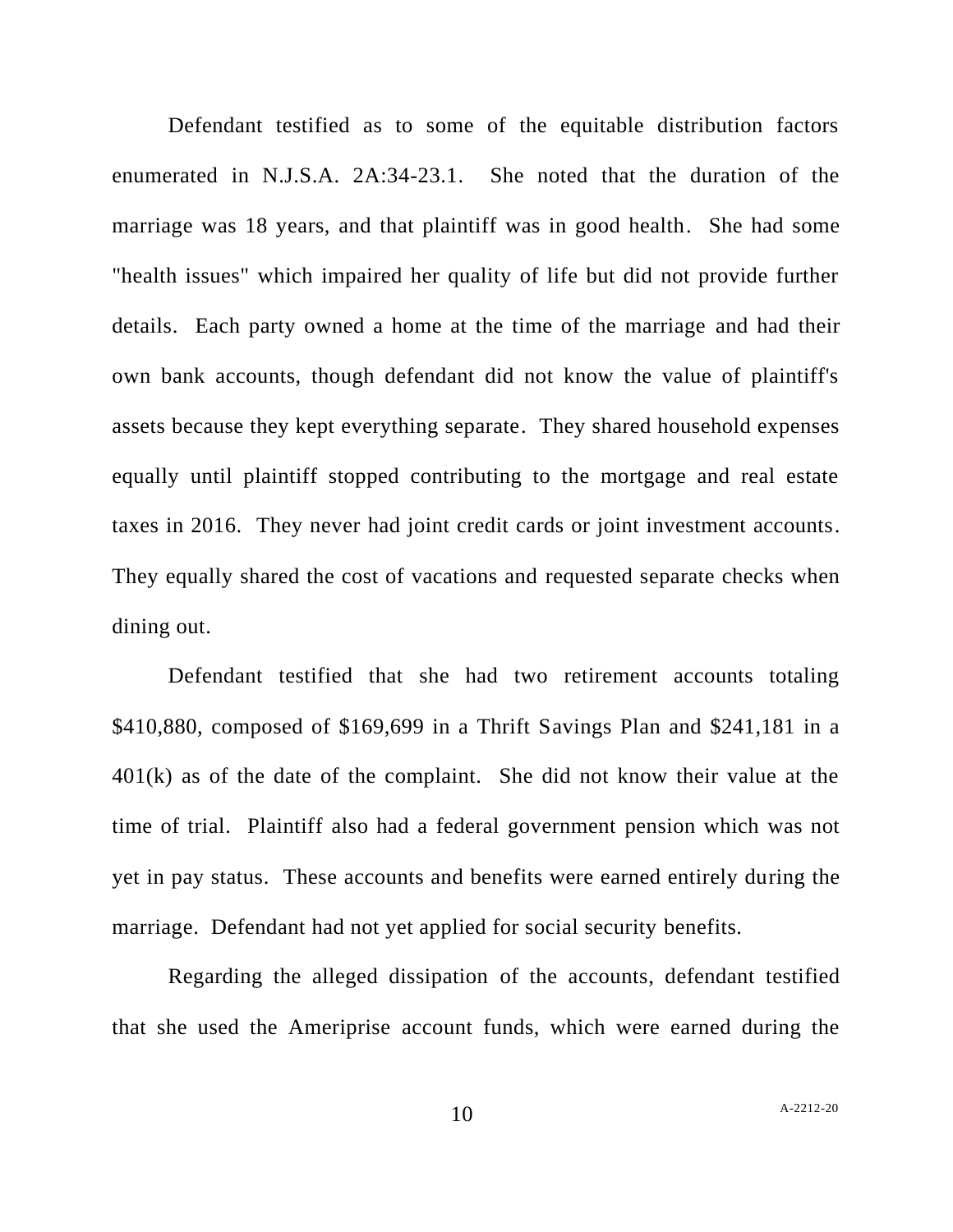marriage, for "legitimate expenses" including household expenses, income tax payments, the down payment on the marital residence, closing costs, and her children's student loan debts. She testified that plaintiff was aware of many of these withdrawals, some as early as 2011.

Defendant acknowledged that she made these large payments toward her children's student loans shortly after learning that plaintiff consulted with a divorce attorney but alleged that she did so because she wanted to eliminate the debt before retiring. She owed \$22,000 toward these student loans as of November 2018, and they were not yet paid off at the time of trial.

The court issued an oral opinion and "judgment/order" on December 1, 2020, granting a dual judgment of divorce based on irreconcilable differences and denied defendant's demand for a judgment of divorce based on extreme cruelty. The court entered a separate dual judgment of divorce on December 9, 2020, simply dissolving the marriage.

In its oral opinion, the court concluded that both parties were "average witnesses," but plaintiff was more persuasive regarding alimony. The court noted plaintiff was professional, intelligent, and highly educated but had difficulty providing detailed answers to questions posed by the court and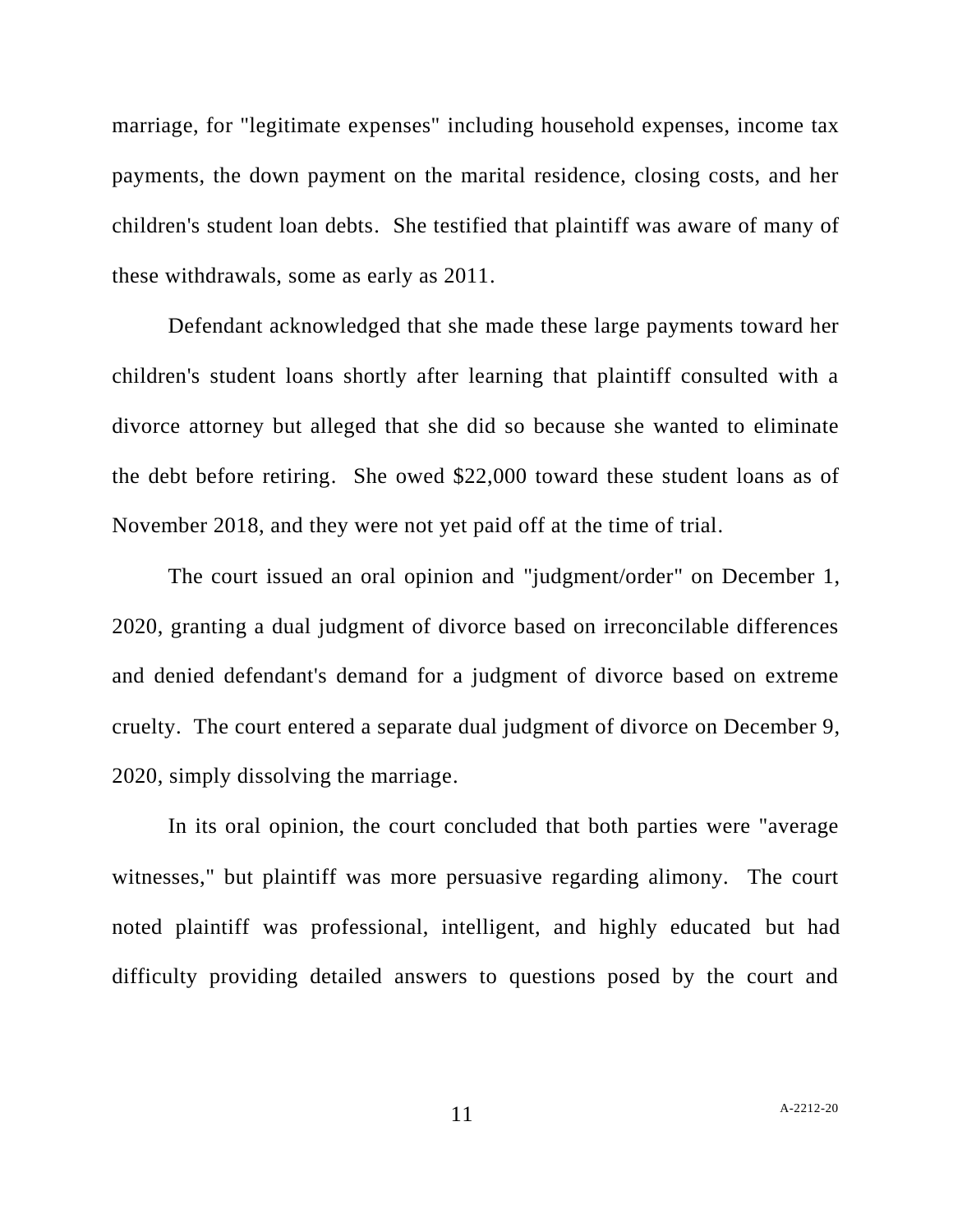during cross-examination. Defendant was also professional and very intelligent but "extremely argumentative."

Significantly, the court found that defendant evaded service, "either intentionally or unintentionally." The court noted there was no evidence as to the nature of defendant's surgery, or why this surgery precluded her from being served. She also failed to account for her depletion of funds.

The court noted the parties' informal arrangement to split household expenses equally and the absence of a written agreement concerning the payment of expenses or the division of assets.

As to equitable distribution, the court ordered the sale of the marital residence, and directed that the proceeds be divided equally after some deductions from defendant's share. The court identified the other marital assets subject to equitable distribution, namely plaintiff's IRA, defendant's 401(k), defendant's Thrift Savings Plan, defendant's Ameriprise account, and the parties' vehicles. The court awarded defendant a credit of \$44,162 for onehalf the value of plaintiff's IRA as of the date of the complaint. It awarded plaintiff one-half the value of defendant's 401(k) and Thrift Savings Plan as of the date of the complaint, or \$120,500 and \$84,500 respectively, and one-half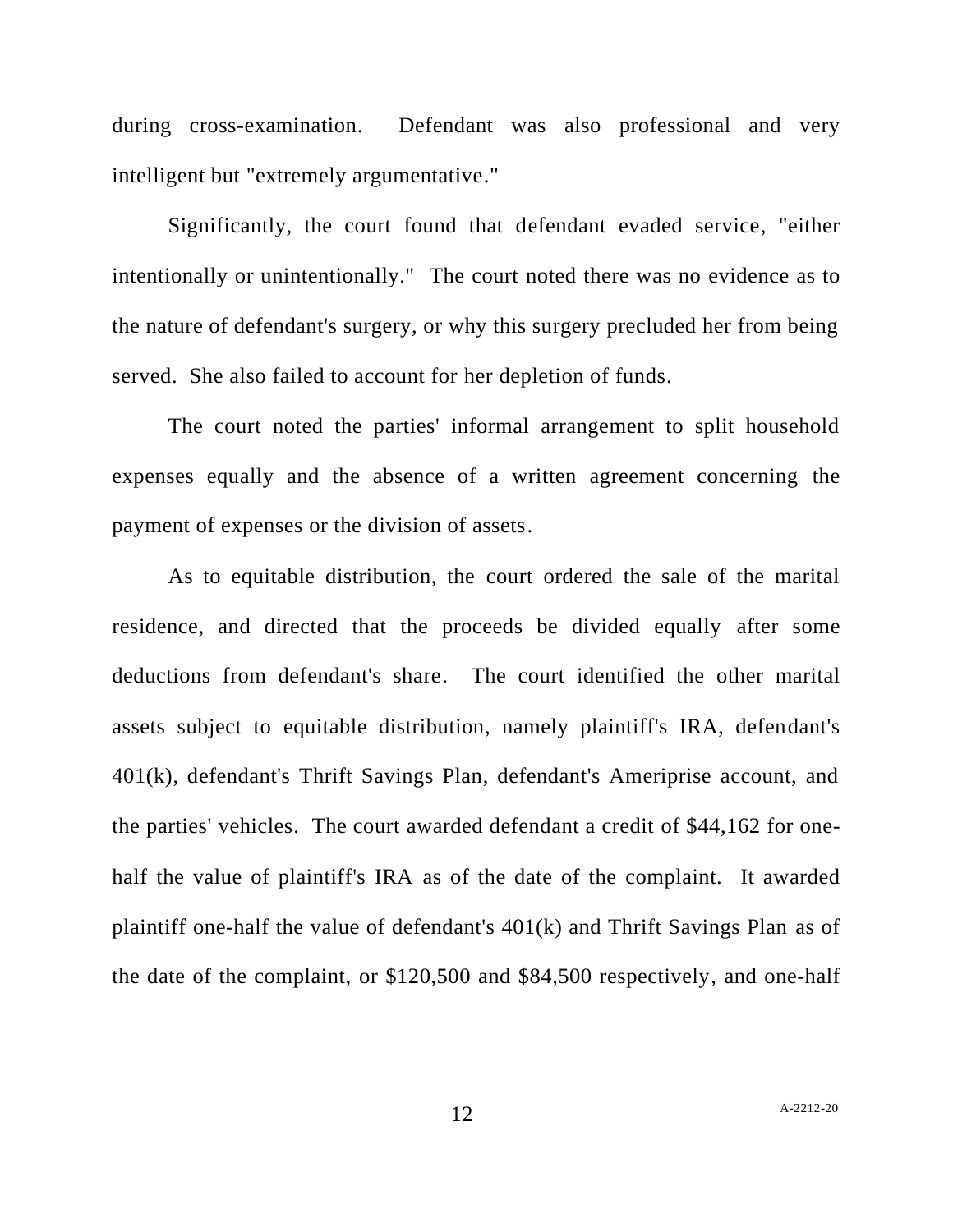the value of defendant's Ameriprise account as of the date of the complaint, or \$94,000.

The court concluded that defendant had "depleted" the Ameriprise account, which was a marital asset containing funds earned when working at Wachovia Bank during the marriage but found plaintiff did not prove dissipation under Kothari v. Kothari, 255 N.J. Super. 500, 507 (App. Div. 1992). The court rejected plaintiff's claim for a larger share of this account, finding that both parties had "unclean hands" because plaintiff had also dissipated assets during the last years of the marriage by spending down his retirement account and accumulating significant credit card debt.

The court found that plaintiff's UBS pension was exempt from equitable distribution because it was premarital but ordered that any survivor benefit be paid to defendant. It also found that defendant's federal pension was earned during the marriage but was not yet in pay status. The court awarded plaintiff one-half of the marital coverture portion of defendant's federal pension and ordered it be paid through a Qualified Domestic Relations Order (QDRO), with the parties equally sharing the cost of preparation of the QDRO.

The court permitted each party to retain their own "very modest" bank accounts. Each party was permitted to retain their car, though defendant was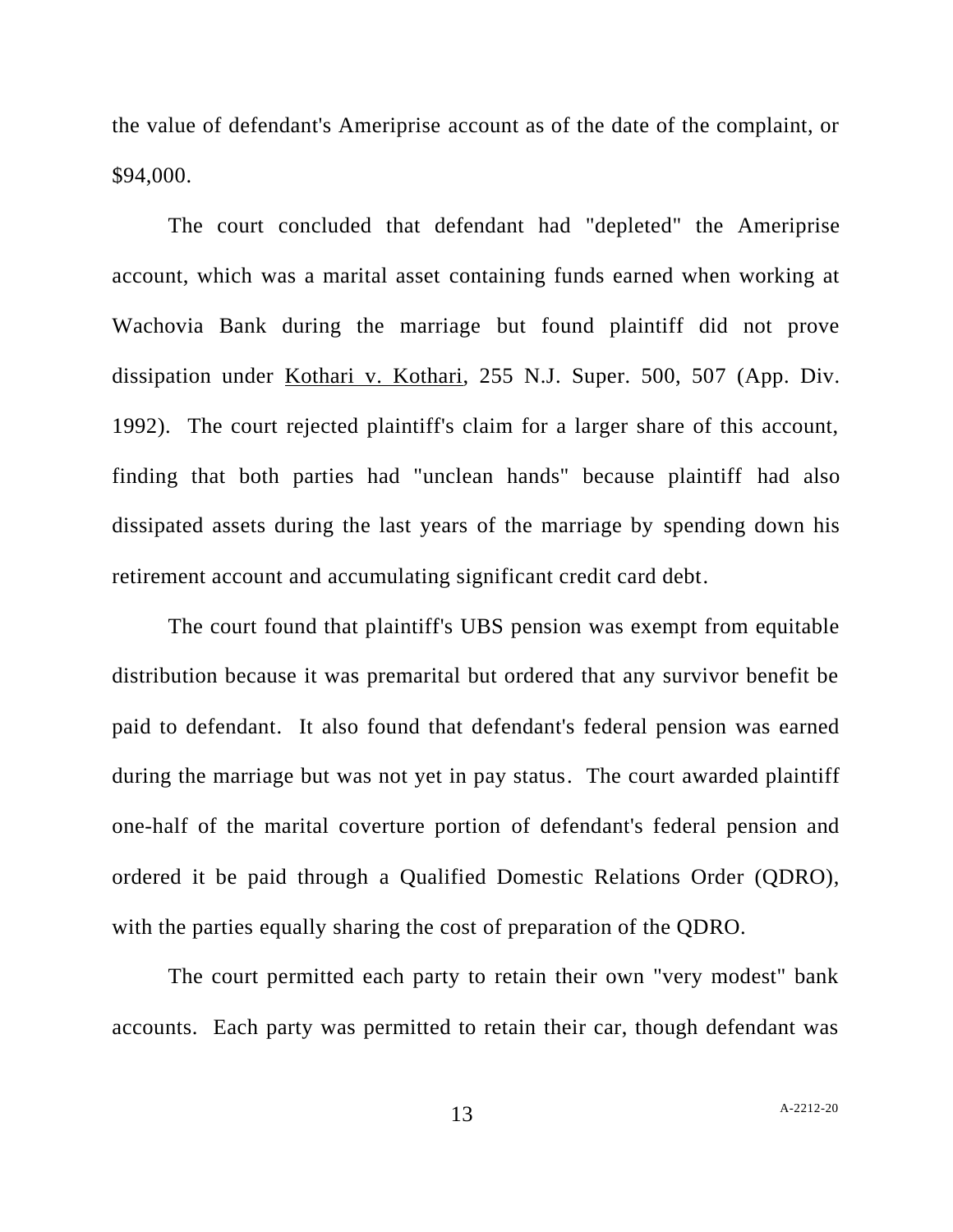awarded a credit for one-half the value of plaintiff's car. The court assigned a value of \$6,957 for one-half of plaintiff's car, which the parties do not dispute.

The court ordered each party solely responsible for their own debts, including their credit card debts and their children's student loans. The court directed the parties to manage personal property distributions independently.

In sum, the court ordered defendant to pay plaintiff \$247,881 in equitable distribution, in whatever manner and using whatever assets she preferred. This amount included awards of \$120,500 and \$84,500 for defendant's retirement accounts and \$94,000 for her Ameriprise account, reduced by \$44,162 for one-half of plaintiff's IRA and \$6,957 for one-half the value of his car.

As to alimony, the court found that plaintiff's monthly budget was \$6,378. Reducing that amount by his income, plaintiff needed \$2,711 per month in alimony, or approximately \$626 per week. Defendant's monthly budget was \$9,000 but her gross salary of \$235,000 or \$19,583 per month enabled her to pay alimony. The court awarded plaintiff limited durational alimony of \$626 per week for three years, commencing December 1, 2020, considering defendant's eventual retirement. The parties do not appeal the court's alimony determination. Accordingly, we need not detail the court's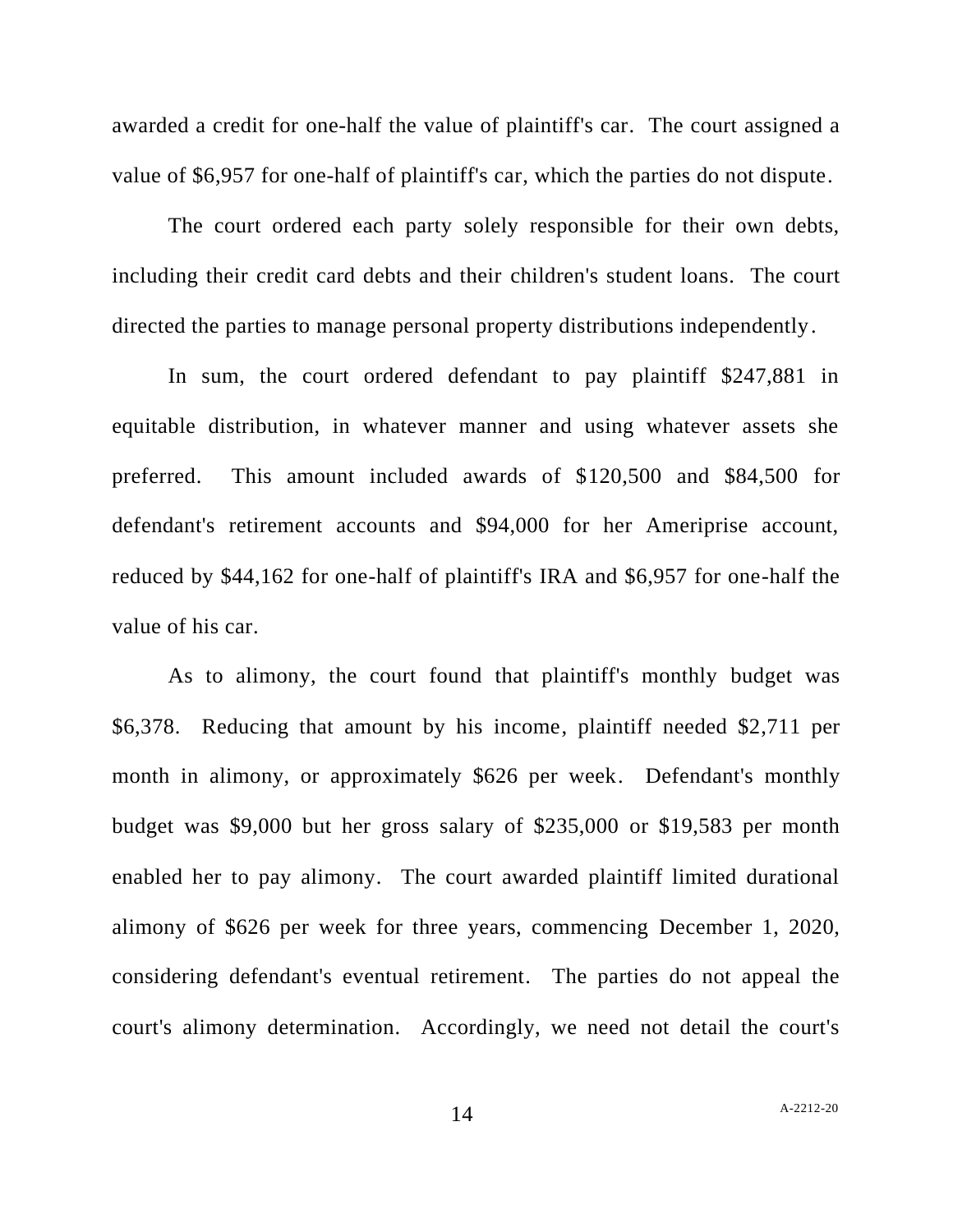consideration of the statutory alimony factors enumerated in N.J.S.A. 2A:34- 23B. Relevant here, the court found that the parties lived a "middle to upper middle class" lifestyle, with their standard of living costing approximately \$10,000 to \$11,000 per month. As to factor five, the earning capacities of the parties, the court found plaintiff had a "limited earning capacity" since losing his job in 2008, but defendant had an "excellent job" with a "healthy salary" despite her stated desire to retire. The court observed that it could not speculate as to defendant's retirement plans and noted she could file a postjudgment motion in the event she retired. The court noted that, by statute, the alimony would be nontaxable to plaintiff and nondeductible to defendant. The court found additional factors to be relevant, particularly because plaintiff depleted his retirement funds in order to pay the monthly bills under the arrangement between the parties and defendant depleted her assets over the prior five years by "slowly draining" her Ameriprise account and using marital assets during the divorce proceeding.

As to counsel fees, the court considered the factors enumerated in Rule 5:3-5(c) and RPC 1.5(a) and awarded plaintiff \$28,000 to be paid from defendant's share of the proceeds from the sale of the marital residence. The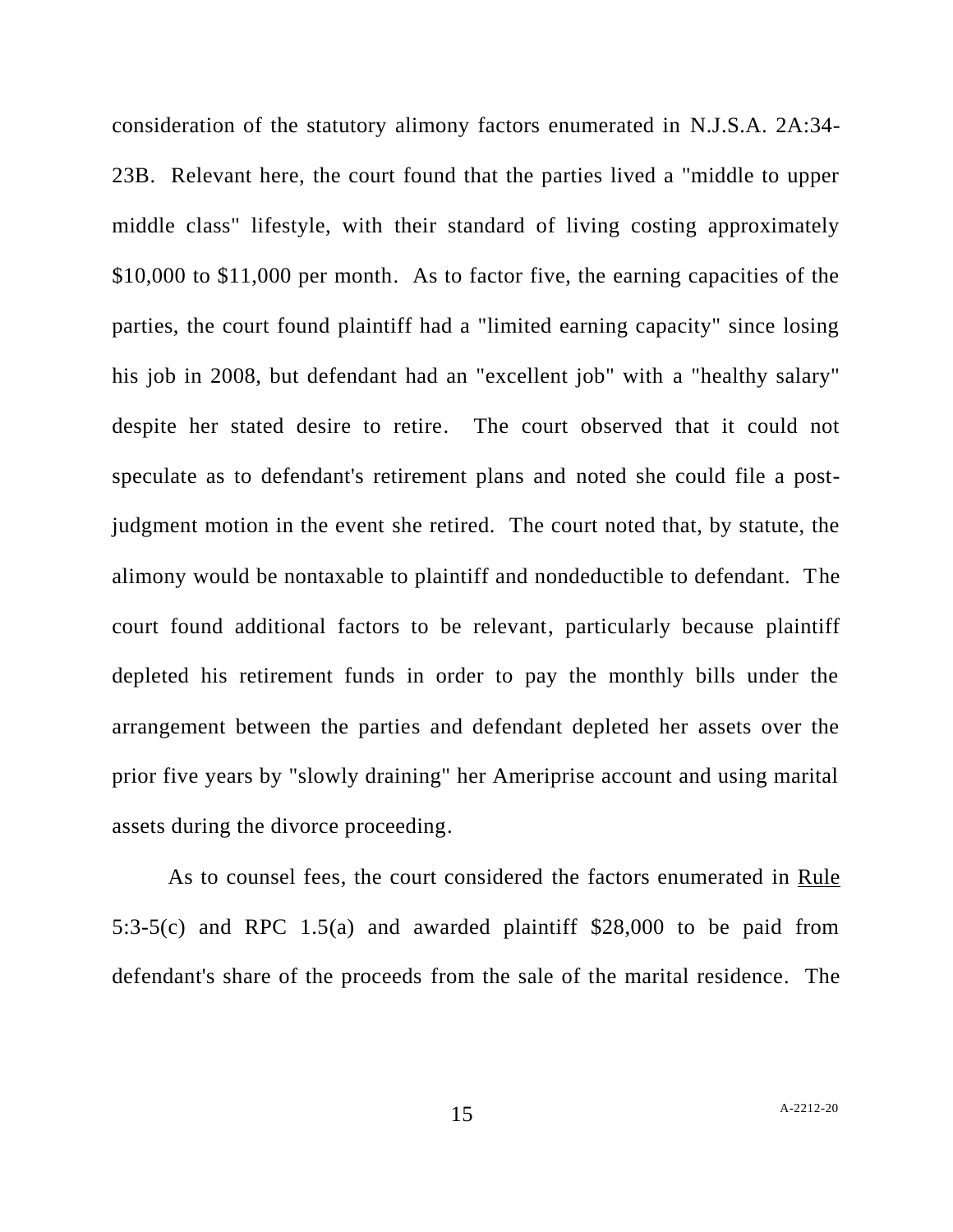court imposed a "lien or judgment for \$28,000" to secure payment of the award from the marital home sale proceeds.

Defendant moved for reconsideration of the dismissal of her cause of action for extreme cruelty and the award of counsel fees to plaintiff, and sought a stay of the payment of that award from the marital home sale proceeds. She did not seek reconsideration of the equitable distribution or alimony awards.

Defendant alleged that the court "prevented [her] from testifying regarding the facts that would establish the elements of extreme cruelty." She complained that the court "commandeered" her case. Defendant presented new examples of the alleged extreme cruelty, including plaintiff's restricting her from using certain rooms in the marital residence and installing security cameras.

Regarding the counsel fees award, defendant contended that the court "sua sponte placed a lien and a judgment on the defendant's portion of the house sale proceeds," in favor of plaintiff's counsel, but did not impose a lien on plaintiff's portion of the proceeds. She disputed the court's finding that she engaged in bad faith by evading service, pointing out that she ultimately accepted service at her office in New York. Defendant alleged that she was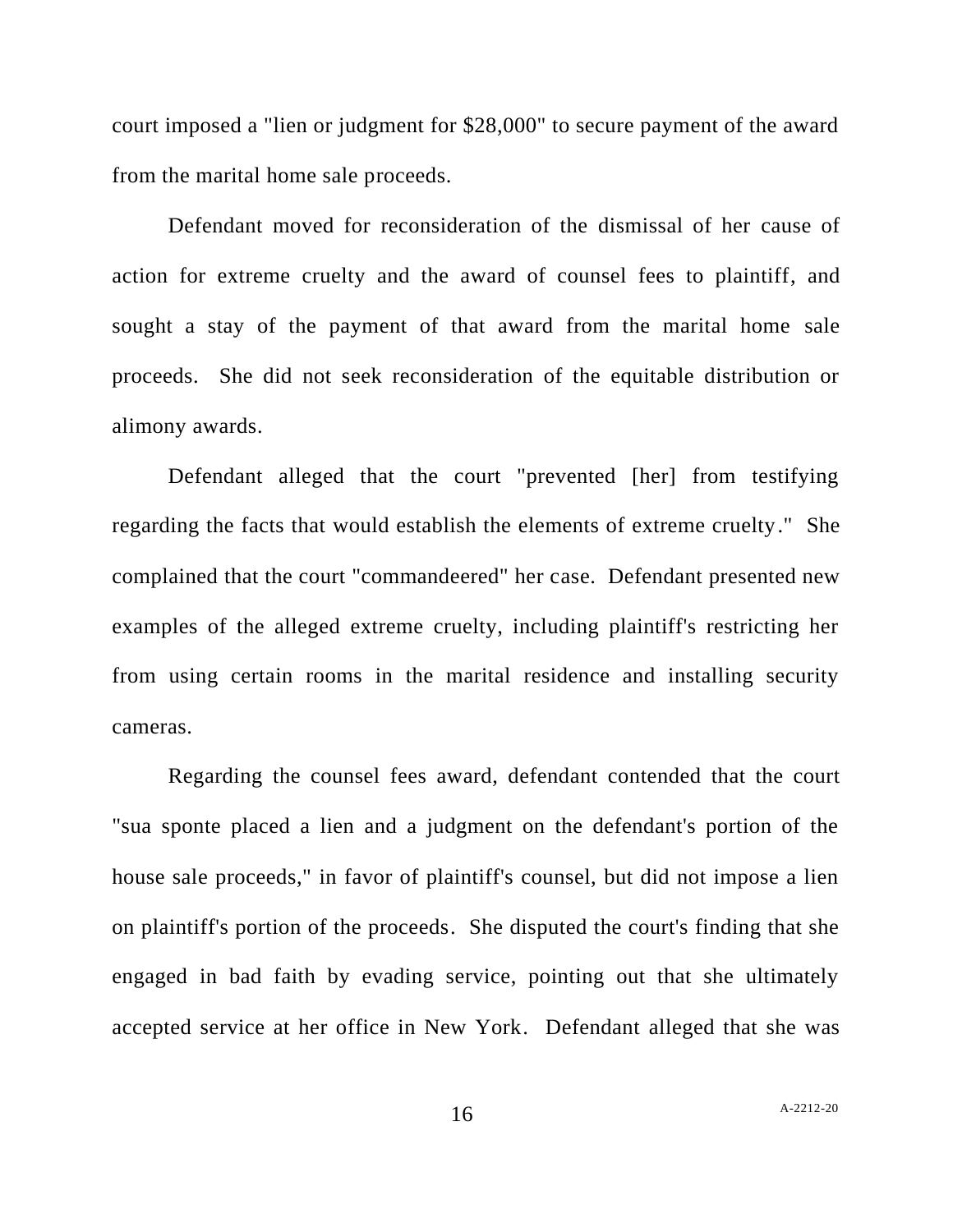not served at the marital home because plaintiff had locked her out. Defendant argued that the court failed to consider the substantial student loan debt, and that she covered "[eighty] percent of the household expenses." She further argued that the counsel fee award should be set aside because she had not engaged in bad faith or outrageous conduct.

A different judge issued an oral decision and order denying reconsideration, finding that the irreconcilable differences count substituted for the extreme cruelty count. As to counsel fees, the court found the prior judge had adequately considered the required factors and noted the fee award was less than one-half of the total fees incurred. The court rejected defendant's application for a stay of the fee award, finding no irreparable harm and that defendant was unlikely to succeed on the merits. This appeal followed.

Defendant raises the following points for our consideration:

## POINT I

THE TRIAL COURT ERRED AS A MATTER OF LAW IN PRECLUDING DEFENDANT FROM ASSERTING AND PRESENTING EVIDENCE AT TRIAL REGARDING DEFENDANT'S VALIDLY PLEAD COUNTERCLAIM FOR EXTREME CRUELTY.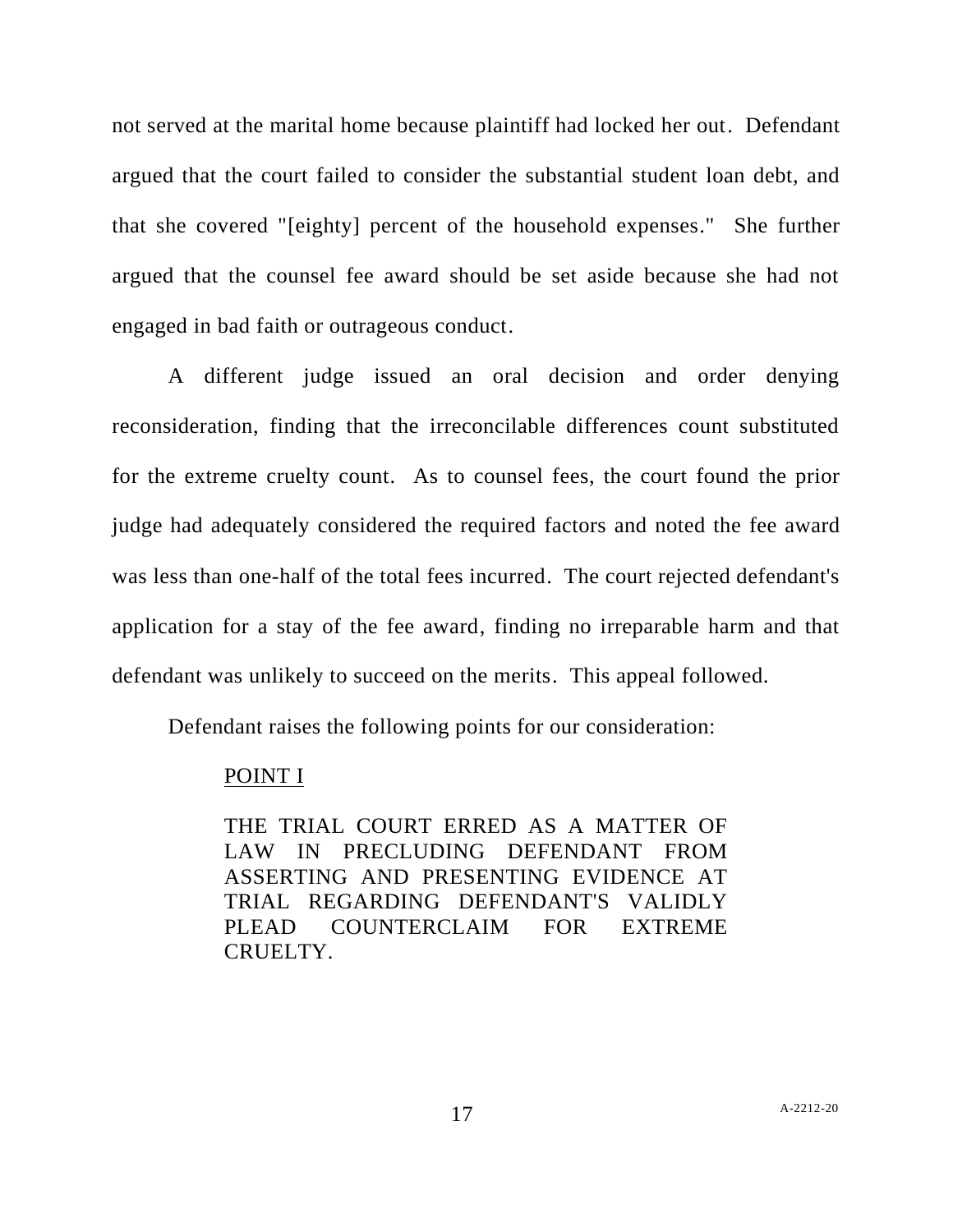# POINT II

THE TRIAL COURT ERRED AS A MATTER OF LAW AND ABUSED ITS DISCRETION IN MISAPPLYING THE FACTORS OF N.J.S.A. 2A:34- 23.1 WHEN DISTRIBUTING THE AVAILABLE RETIREMENT ASSETS TO THIS ELDERLY COUPLE "EQUALLY" (50/50), RESULTING IN AN "INEQUITABLE" DISTRIBUTION OF RETIREMENT ASSETS NOT SUPPORTED IN THE TRIAL RECORD AND PREVAILING STATUTORY AND CASE LAW.

## POINT III

THE TRIAL COURT ERRED AS A MATTER OF LAW AND ABUSED ITS DISCRETION WHEN IT MISAPPLIED THE FACTORS OF RULE 5:3-5(c) WHEN AWARDING ATTORNEY FEES UNDER THE UNIQUE CIRCUMSTANCES OF THIS CASE.

> A. The Trial Court Abused Its Discretion By Requiring Payment of Plaintiff's Attorney Fees to Be Taken Out of Defendant's Portion of House Sale Proceeds Assets Awarded to Defendant in Equitable Distribution.

Plaintiff raises the following points in his cross-appeal:

## POINT I

THE TRIAL COURT FAILED TO FOLLOW CONTROLLING LEGAL PRINCIPLES WHEN IT AWARDED PLAINTIFF \$247,881 AS HIS EQUITABLE DISTRIBUTION SHARE OF VARIOUS PASSIVE ASSETS CALCULATED ON THE BASIS OF THEIR VALUE AS OF THE DECEMBER 28, 2017 COMPLAINT DATE – AS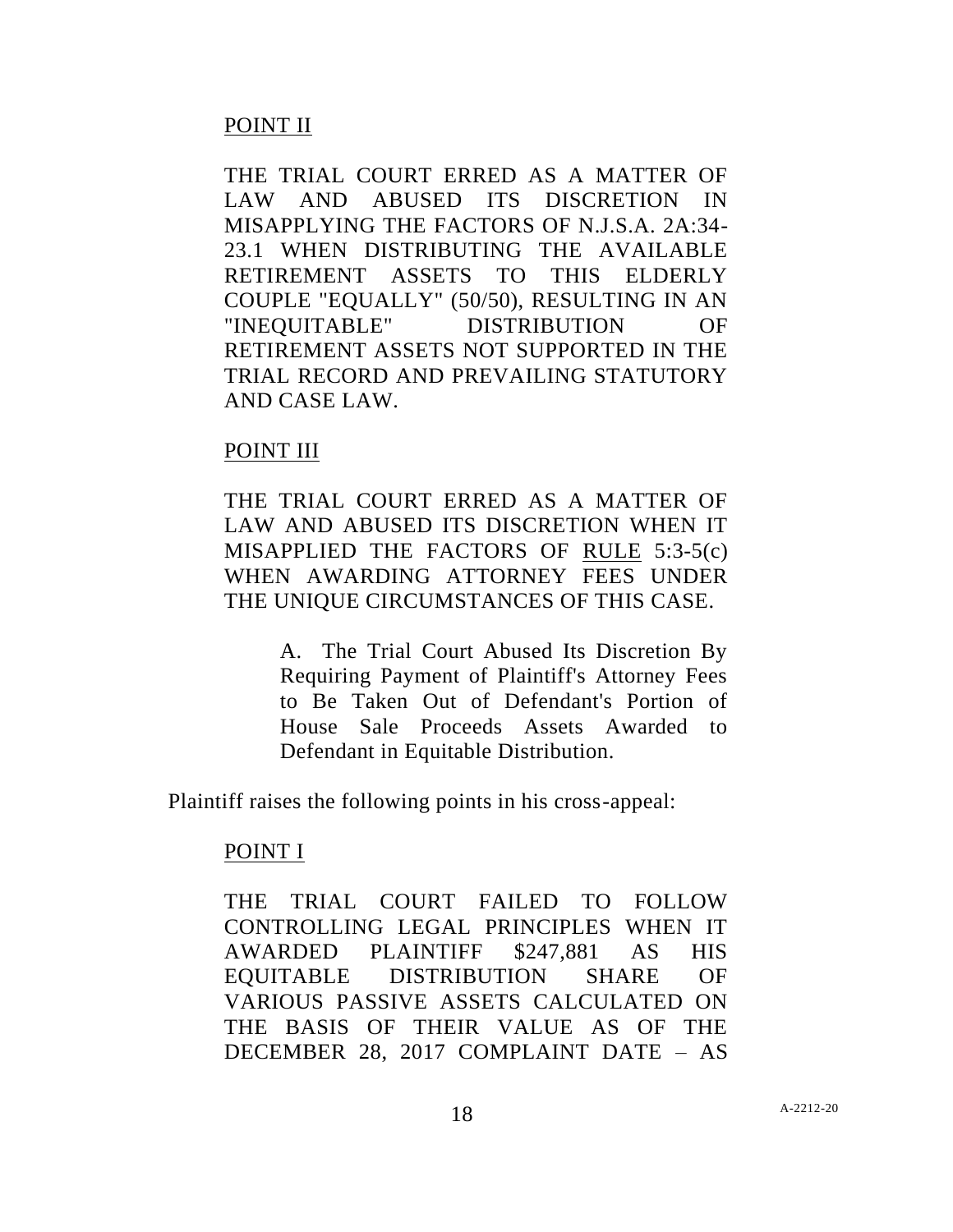OPPOSED TO THEIR VALUE AT THE TIME OF TRIAL OR DISTRIBUTION – WITHOUT PROVIDING ANY MECHANISM FOR HIS \$247,881 OF THE ASSETS DEFENDANT CONTINUES TO HOLD TO PARTICIPATE IN GAINS OR LOSSES CAUSED BY PASSIVE MARKET FACTORS FROM THE DATE OF COMPLAINT THROUGH THE DATE OF DISTRIBUTION (WHICH WILL BE MORE THAN FOUR (4) YEARS LATER) RESULTING IN DEFENDANT RECEIVING A WINDFALL.

#### POINT II

THE TRIAL COURT FAILED TO FOLLOW CONTROLLING LEGAL PRINCIPLES AND ABUSED ITS DISCRETION WHEN IT LEFT THE MANNER OF PAYING PLAINTIFF HIS EQUITABLE DISTRIBUTION AWARD TO DEFENDANT RATHER THAN SIMPLY ORDERING HER TO TRANSFER TO PLAINTIFF VIA [QDRO] \$247,881 FROM HER 401(K) AND/OR THRIFT SAVINGS PLAN RETIREMENT ACCOUNTS AS OF DECEMBER 28, 2017, PLUS GAINS OR LOSSES CAUSED BY MARKET CONDITIONS ON THAT AMOUNT FROM DECEMBER 28, 2017 THROUGH THE DATE OF DISTRIBUTION.

## II.

We first address defendant's argument that the trial court erred in barring

evidence of her counterclaim of extreme cruelty by limiting proofs during her

testimony. We are unpersuaded.

The following exchange occurred with defendant: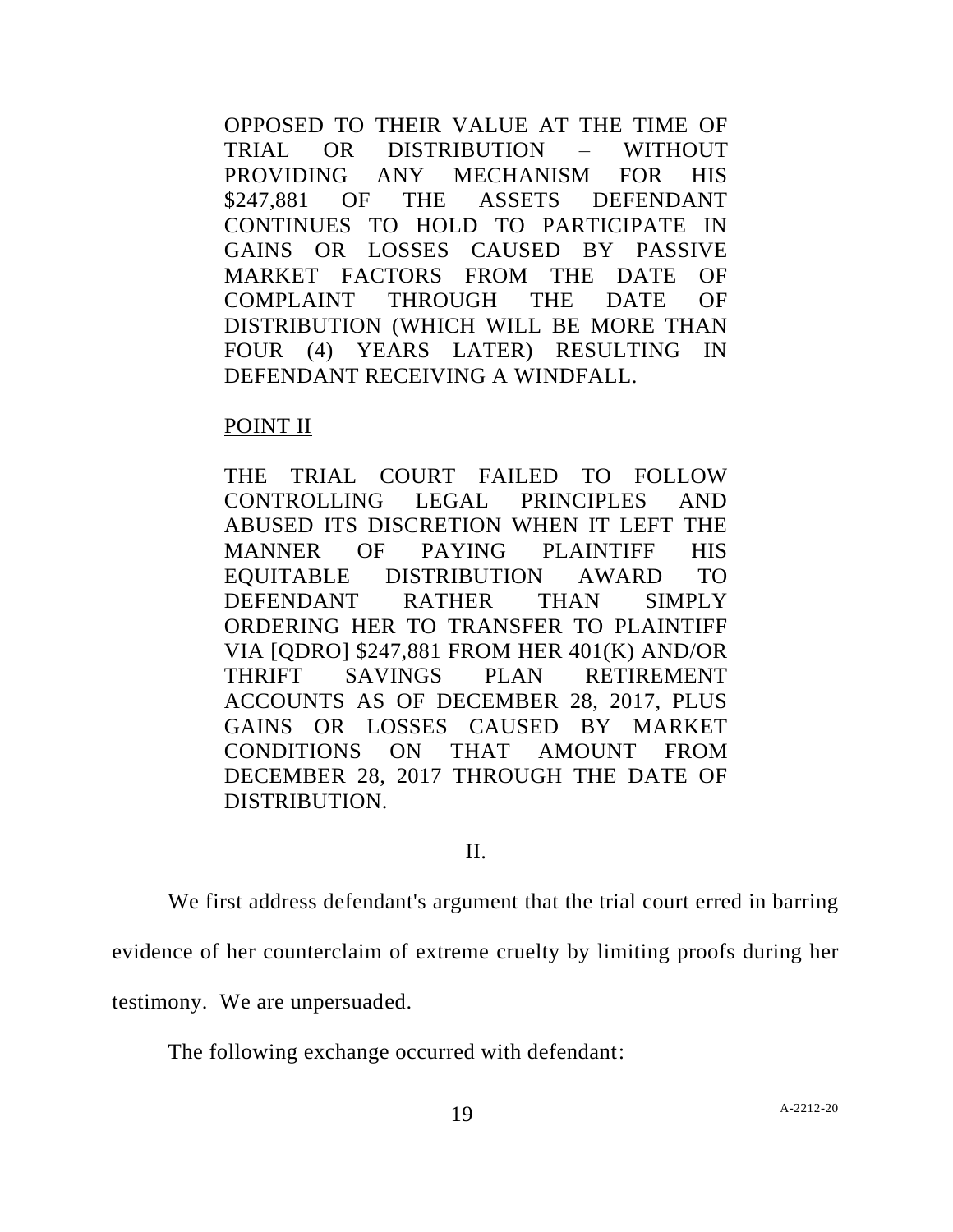CLARK: No, I want to go with my pled extreme cruelty count. Do you want me to continue Your Honor?

THE COURT: No, I'm going to do it for you. You ready?

EXAMINATION BY THE COURT:

Q. I'm going to do the cause of action. Your name is Margaret Clark, correct?

A. I would prefer to do it myself.

Q. No, ma'am. I'm going to do the cause of action and then we'll launch into the other. I'm not restricting you. You can still make your proofs, but I'm going to expedite this. Your name is Margaret Gig Clark, correct?

A. Yes.

Q. And you're married to Robert Allen Mahar, correct?

A Yes.

Q. And . . . you live in Monmouth Junction, New Jersey, is that correct?

A. Correct.

. . .

Q. Okay. Now I'm going to give you the opportunity to put on the record the acts of extreme cruelty that you allege.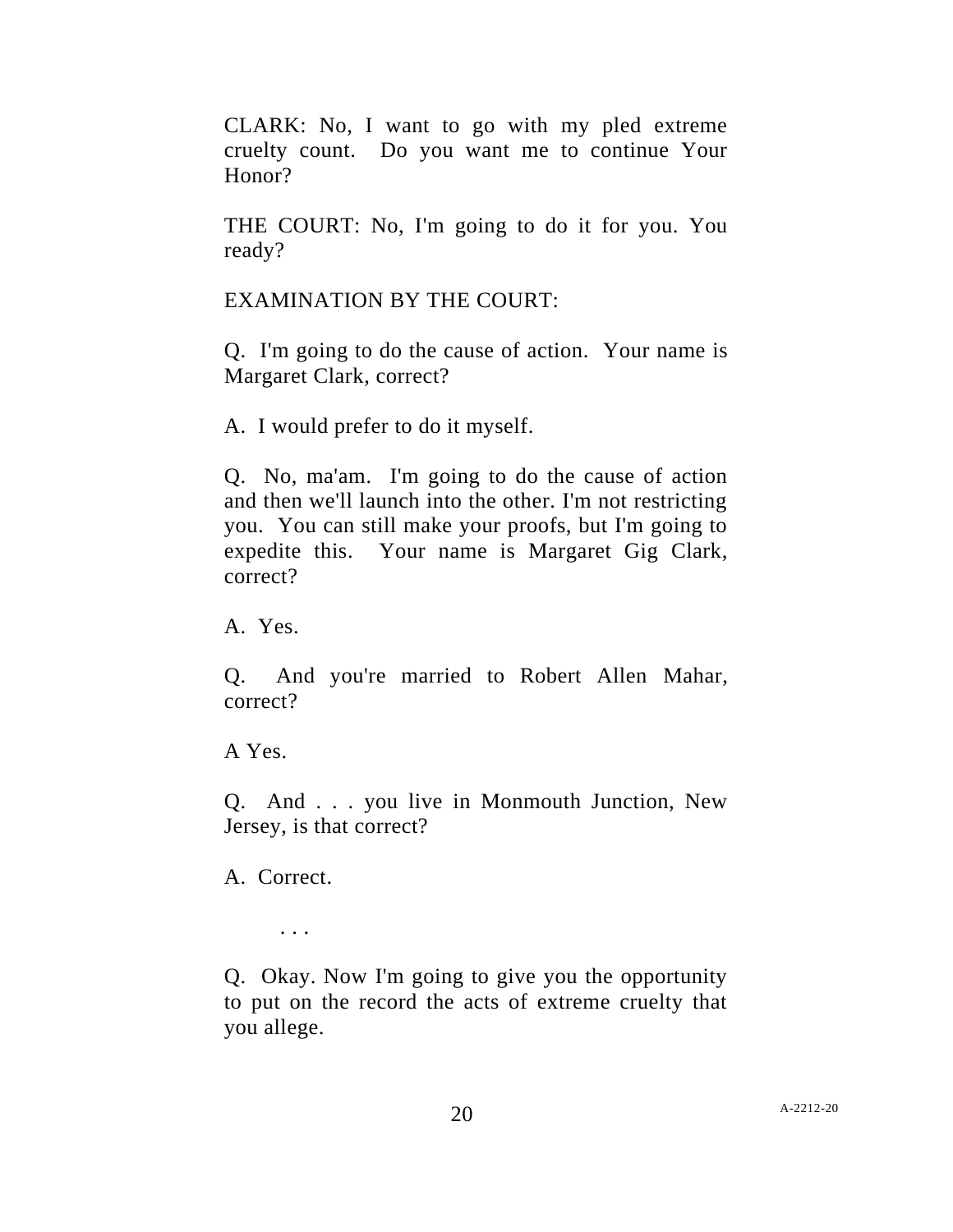Defendant began to identify the purported acts of extreme cruelty by reading directly from her counterclaim. The court interrupted:

> Ma'am I'm not going to let you read the whole pleading. Here's what I'm going to let you do, I'm going to let you highlight, okay. Because the Court has the pleading. You can explain to me in your own words without reviewing it line by line, what acts of extreme cruelty are. You can start at paragraph [five].

The court again clarified, "I'm not restricting you or advising you what to do." Defendant testified that plaintiff "belittle[ed] and berat[ed]" her constantly and refused to help with chores around the house. She noted that plaintiff's counsel's letter "threatening divorce" was sent while she was awaiting a scheduled surgery. She also alleged plaintiff created a hardship by locking her out of the marital residence. She further alleged that plaintiff had an alcohol problem and often drove under the influence. The court rejected defendant's hearsay testimony that her son told her that plaintiff drank excessively. The court found the testimony was "unnecessary" and "delaying the trial."

Defendant expressed concern that the court would not allow her to prove her claim for extreme cruelty:

> CLARK: -- then you will dismiss my counterclaim without giving ample opportunity to present.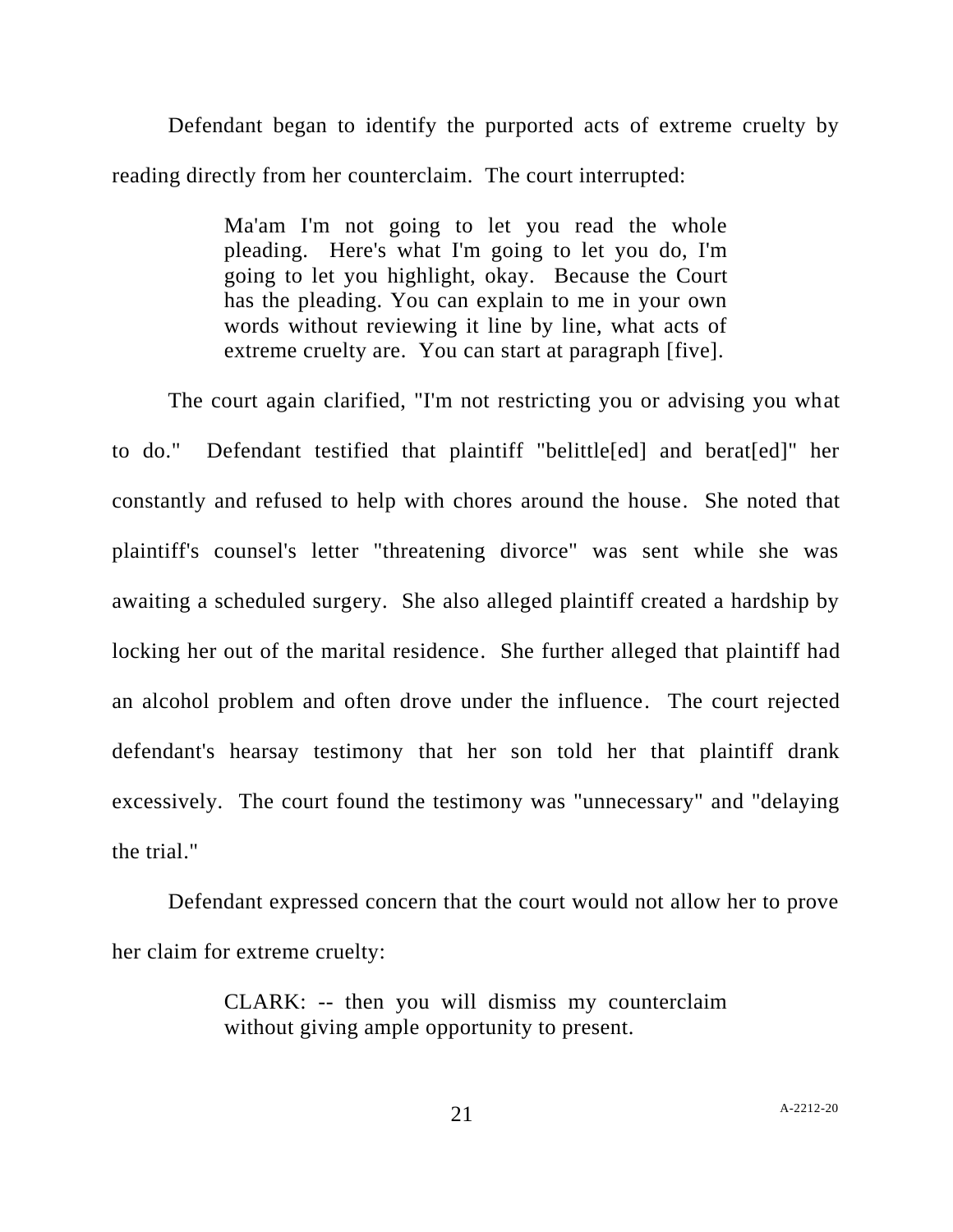THE COURT: No, I didn't say I would dismiss it. I plan to enter a dual judgment of divorce more than likely. So if you get up and you testify and I find you credible, you're going to get a dual judgment of divorce. What I wouldn't allow to happen would be bringing lay witnesses on a cause of action. In fact, I don't think I've ever seen that.

The court further clarified:

[W]hat I'm not going to let happen more than likely is, to give you a heads up, is to bring lay witnesses in who could substantiate that on this day the plaintiff yelled at me and on this day the plaintiff did this and on this date, the plaintiff did that. Because under Rule 401 and Rule 403, those kinds of witnesses would not help me make a decision on the central issues of the case, alimony, equitable distribution, counsel fees, bad faith, those kind[s] of things.

On cross-examination, plaintiff's counsel was permitted to address the allegations in defendant's counterclaim for extreme cruelty. The court granted the dual judgment of divorce based on irreconcilable differences, finding that plaintiff established the cause of action under the statutory factors. The court rejected defendant's claim of extreme cruelty, finding that she failed to produce any "legitimate" or "substantial proofs" supporting the claim.

N.J.S.A. 2A:34-2(c) provides a fault-based cause of action for divorce based on "extreme cruelty" where a party has engaged in physical or mental cruelty that endangered the safety or health of the plaintiff or made it improper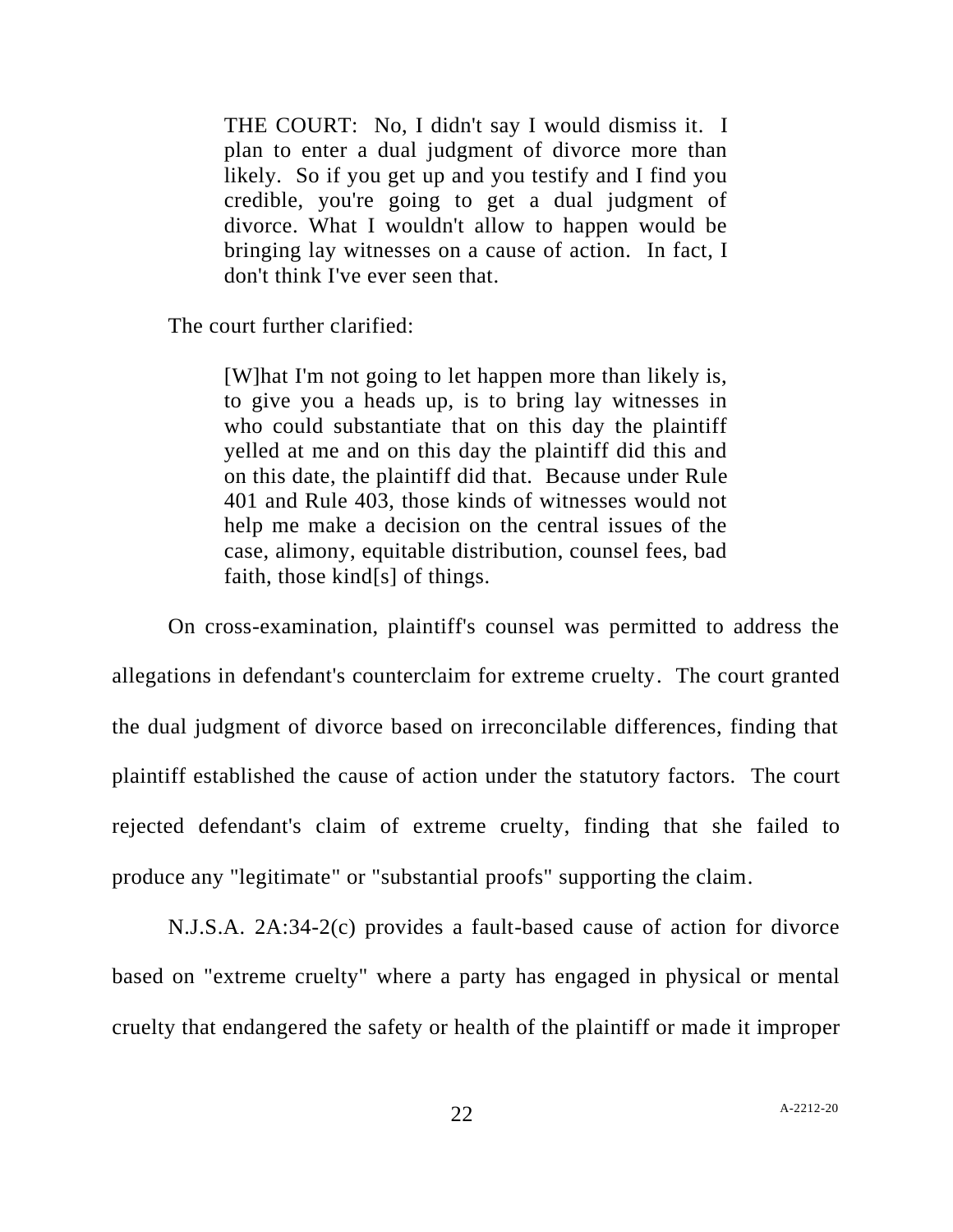or unreasonable to expect the other party to continue to cohabit with the offending party. In contrast, "irreconcilable differences" is a "no-fault" ground permitting a divorce when "[i]rreconciliable differences . . . have caused the breakdown of the marriage for a period of six months and which make it appear that the marriage should be dissolved and that there is no reasonable prospect of reconciliation." N.J.S.A. 2A:34-2(i). A "divorce isn't available on mere request or demand." Steiner v. Steiner, 470 N.J. Super. 112, 119 (App. Div. 2021). "Whatever ground is asserted must be proven by the party seeking a divorce." Id. at 120 (citing Patel v. Navitlal, 265 N.J. Super. 402, 408 (Ch. Div. 1992)).

A trial judge has the broad discretion in controlling the courtroom and court proceedings in civil cases. Martin v. Newark Pub. Schs., 461 N.J. Super. 330, 340 (App. Div. 2019). N.J.R.E. 611(a) provides that "[t]he court shall exercise reasonable control over the mode and order of interrogating witnesses and presenting evidence to: (1) make those procedures effective for determining the truth; (2) avoid wasting time; and (3) protect witnesses from harassment or undue embarrassment."

The trial judge's discretion in excluding evidence is broad. Ratner v. Gen. Motors Corp., 241 N.J. Super. 197, 202 (App. Div. 1990). "Evidentiary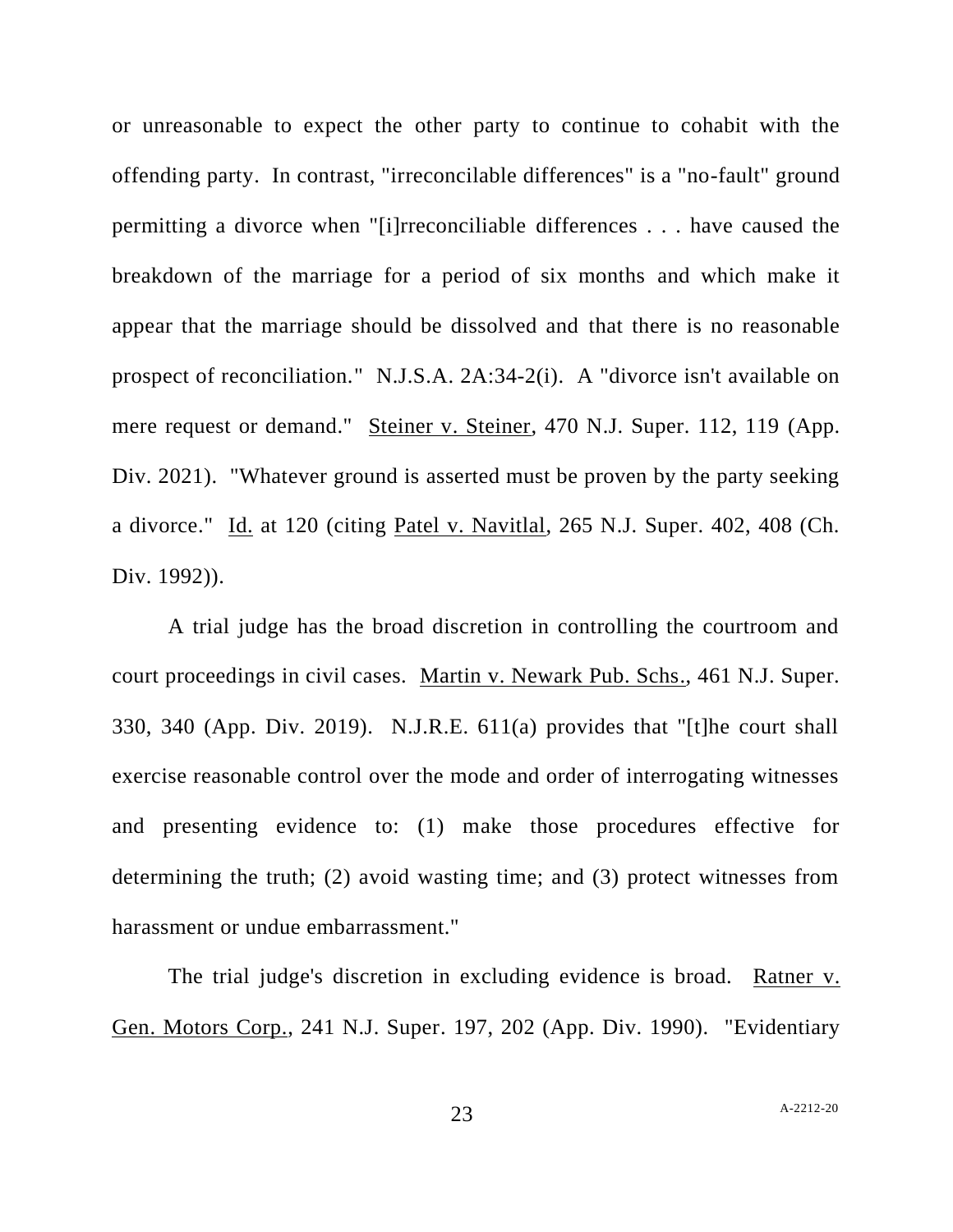decisions are reviewed under the abuse of discretion standard because, from its genesis, the decision to admit or exclude evidence is one firmly entrusted to the trial court's discretion." Est. of Hanges v. Metro. Prop. & Cas. Ins. Co., 202 N.J. 369, 383-84 (2010). An appellate court "will reverse an evidentiary ruling only if it 'was so wide off the mark that a manifest denial of justice resulted.'" Griffin v. City of E. Orange, 225 N.J. 400, 413 (2016) (quoting Green v. N.J. Mfrs. Ins. Co., 160 N.J. 480, 492 (1999)).

Our review of the record reveals no such manifest denial of justice. The trial court did not prevent defendant from asserting her counterclaim. Instead, the court used its authority under N.J.R.E. 611(a) and related caselaw to expedite the proceedings, and properly excluded hearsay testimony in the form of statements from defendant's son. Otherwise, the court repeatedly stated that it would not limit defendant's ability to offer her proofs. The court afforded defendant the opportunity to present evidence of the alleged extreme cruelty, about which defendant herself testified and gave examples. After hearing and considering the proofs, the court determined the evidence was insufficient to prove a cause of action for extreme cruelty. Accordingly, the court dismissed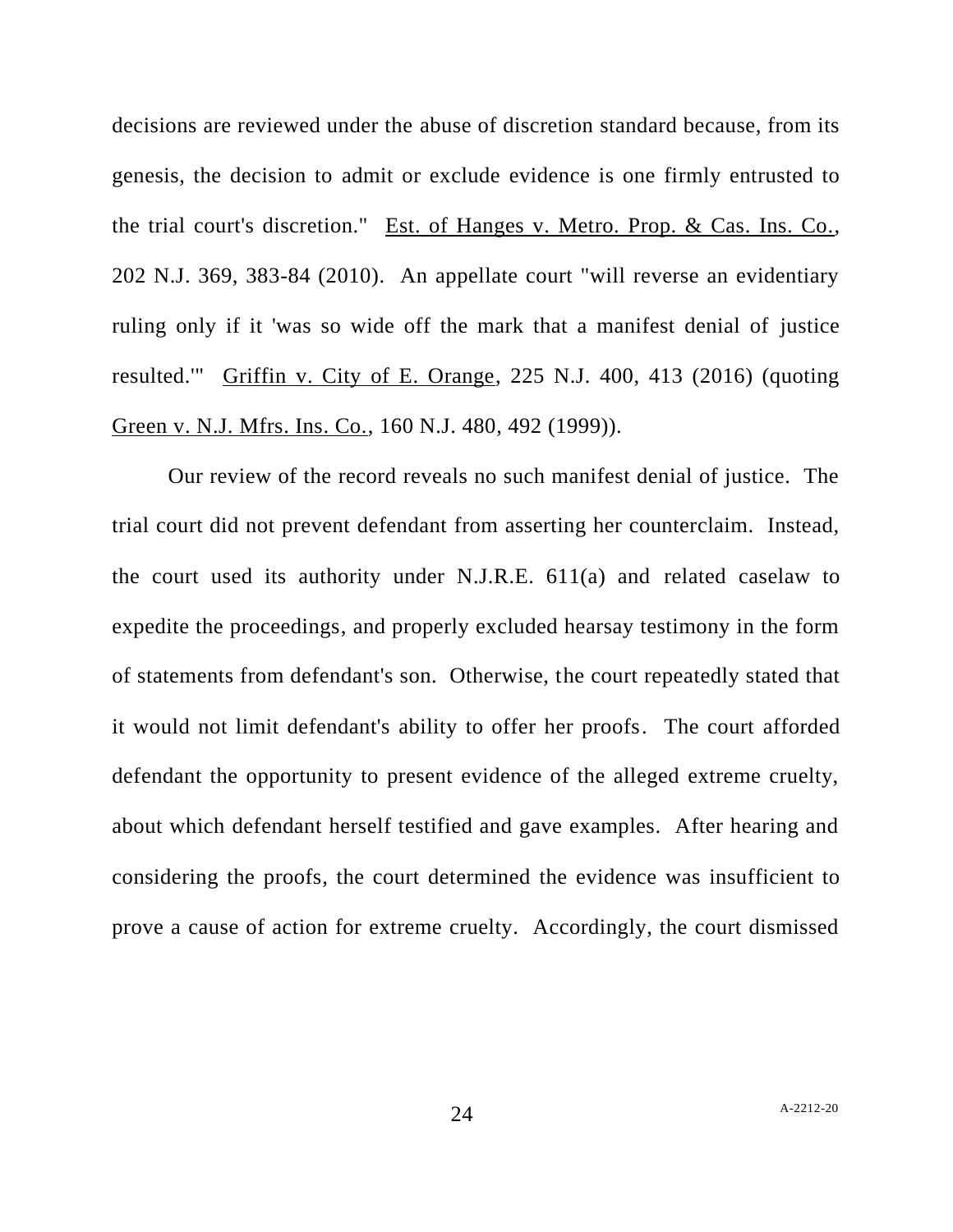that claim but granted defendant a divorce based on irreconcilable differences. We discern no abuse of discretion or legal error.<sup>3</sup>

## III.

#### $\mathbf{A}$ .

Defendant argues the trial court misapplied the statutory equitable distribution factors enumerated in N.J.S.A. 2A:34-23.1. She alleges the court's "mechanical" equal division of the marital assets was inequitable and not supported by the trial record. We disagree.

"The goal of equitable distribution . . . is to provide a fair and just division of marital assets." Steneken v. Steneken, 367 N.J. Super. 427, 434 (App. Div. 2004), aff'd as modified, 183 N.J. 290 (2005). A trial judge undertakes a three-step analysis when determining equitable distribution:

> Assuming that some allocation is to be made, [the judge] must first decide what specific property of each

 $3$  We reiterate that defendant does not challenge the alimony award. Here, the primary issues on appeal are equitable distribution and counsel fees. While marital fault can play a limited role in determining alimony if it is egregious, marital fault is not a factor in determining equitable distribution. Mani v. Mani, 183 N.J. 70, 87 (2005) (citing Kinsella v. Kinsella, 150 N.J. 276, 314 (1997); Chalmers v. Chalmers, 65 N.J. 186, 193 (1974)). Nor did plaintiff's alleged extreme cruelty directly impact the counsel fee award as it did not result in motion practice or significantly lengthen the trial. Moreover, the trial court did not base its fee award on the services rendered opposing defendant's extreme cruelty claim. On these grounds, the alleged error was harmless.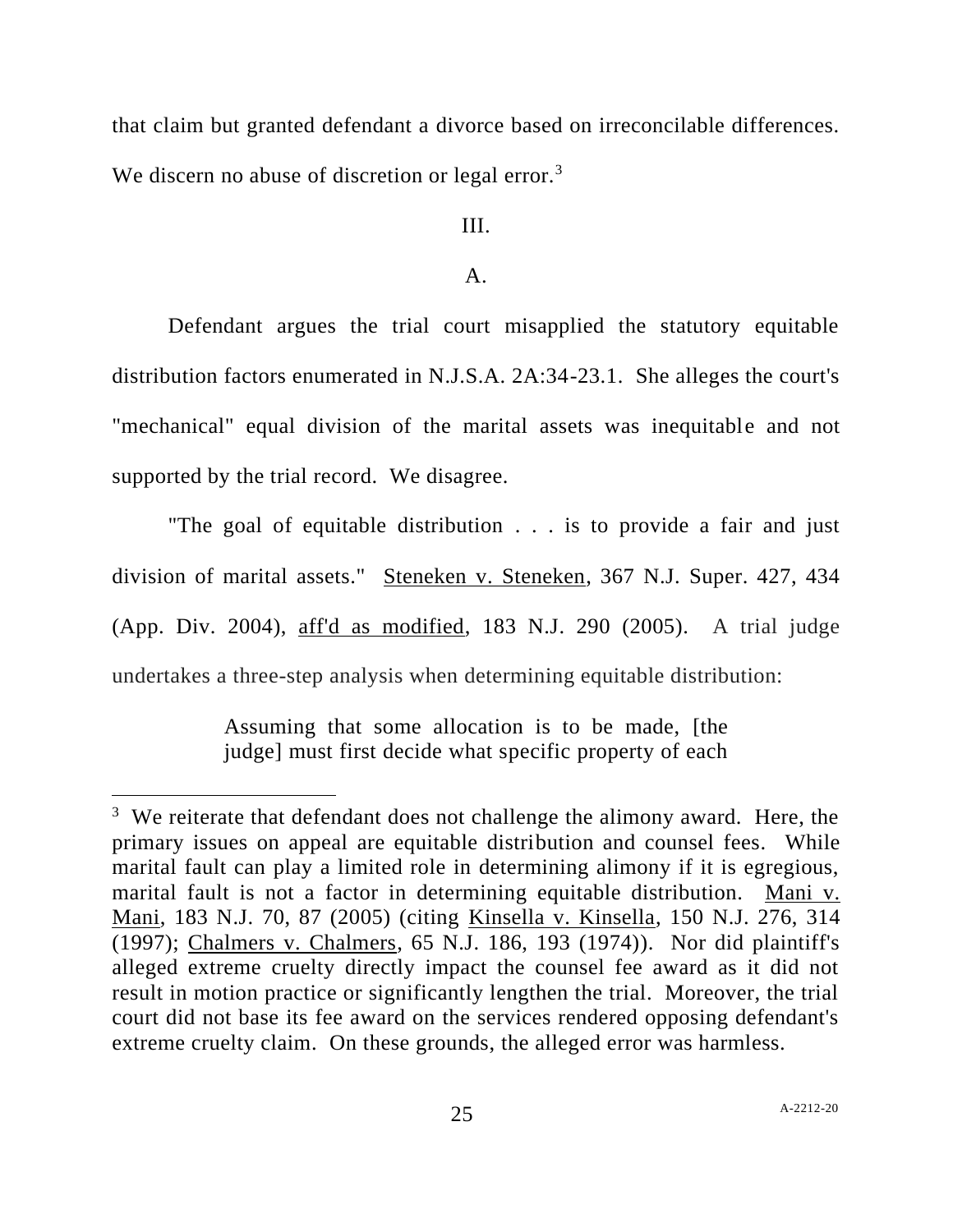spouse is eligible for distribution. Secondly, [the judge] must determine its value for purposes of such distribution. Thirdly, [the judge] must decide how such allocation can most equitably be made.

[Rothman v. Rothman, 65 N.J. 219, 232 (1974).]

When engaging in this analysis, the court must consider the factors

enumerated in N.J.S.A. 2A:34-23.1. Sauro v. Sauro, 425 N.J. Super. 555, 576

(App. Div. 2012). N.J.S.A. 2A:34-23.1 provides:

In making an equitable distribution of property, the court shall consider, but not be limited to, the following factors:

a. The duration of the marriage or civil union;

b. The age and physical and emotional health of the parties;

c. The income or property brought to the marriage or civil union by each party;

d. The standard of living established during the marriage or civil union;

e. Any written agreement made by the parties before or during the marriage or civil union concerning an arrangement of property distribution;

f. The economic circumstances of each party at the time the division of property becomes effective;

g. The income and earning capacity of each party, including educational background, training, employment skills, work experience, length of absence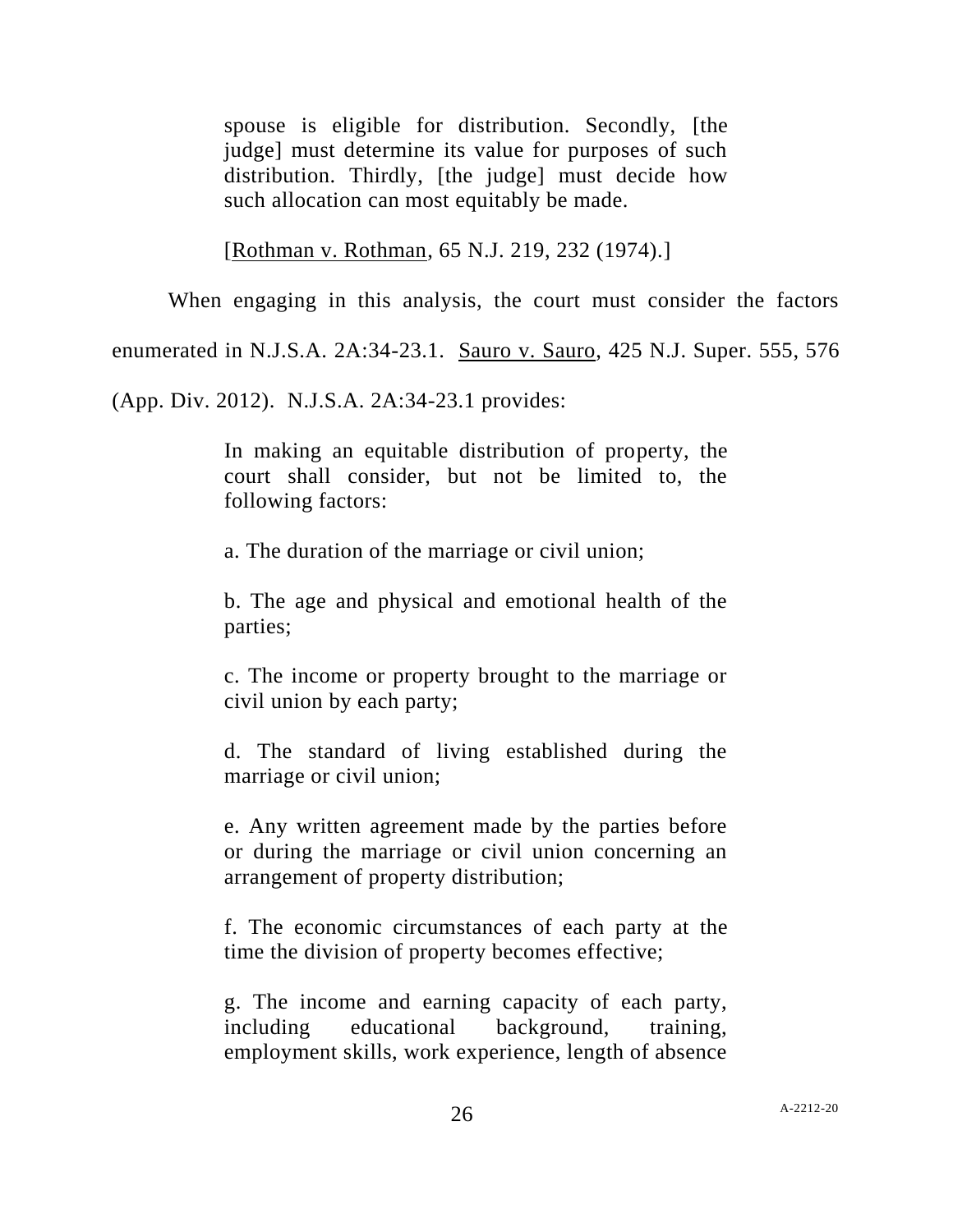from the job market, custodial responsibilities for children, and the time and expense necessary to acquire sufficient education or training to enable the party to become self-supporting at a standard of living reasonably comparable to that enjoyed during the marriage or civil union;

h. The contribution by each party to the education, training or earning power of the other;

i. The contribution of each party to the acquisition, dissipation, preservation, depreciation or appreciation in the amount or value of the marital property, or the property acquired during the civil union as well as the contribution of a party as a homemaker;

j. The tax consequences of the proposed distribution to each party;

k. The present value of the property;

l*.* The need of a parent who has physical custody of a child to own or occupy the marital residence or residence shared by the partners in a civil union couple and to use or own the household effects;

m. The debts and liabilities of the parties;

n. The need for creation, now or in the future, of a trust fund to secure reasonably foreseeable medical or educational costs for a spouse, partner in a civil union couple or children;

o*.* The extent to which a party deferred achieving their career goals; and

p. Any other factors which the court may deem relevant.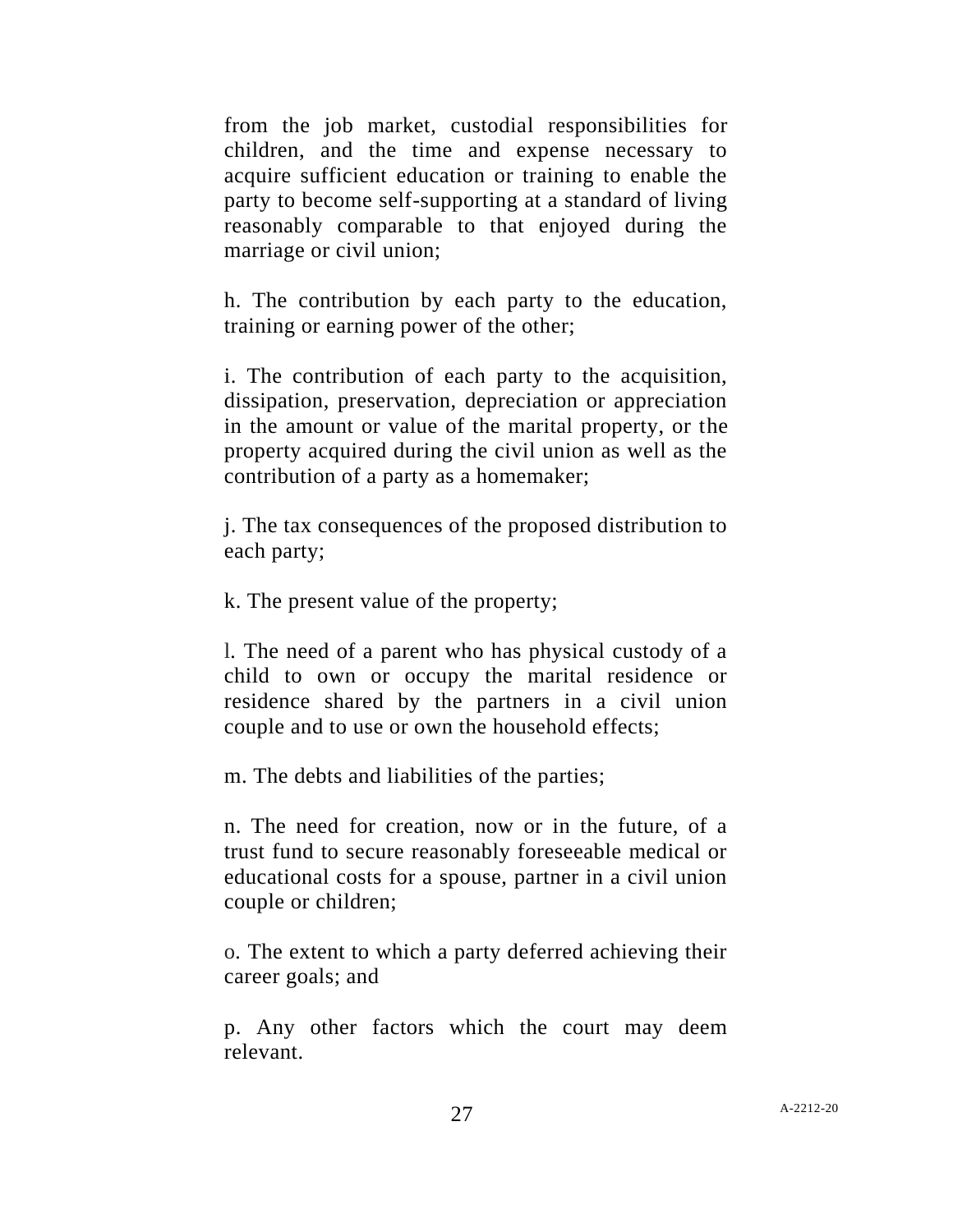Appellate courts owe substantial deference to the Family Part's findings of fact because of that court's special expertise in family matters. Cesare v. Cesare, 154 N.J. 394, 411-12 (1998). In reviewing a ruling by a Family Part judge, we defer to factual findings "supported by adequate, substantial, credible evidence" in the record. Gnall v. Gnall*,* 222 N.J. 414, 428 (2015); accord Landers v. Landers, 444 N.J. Super. 315, 319 (App. Div. 2016). Deference is particularly warranted "when the evidence is largely testimonial and involves questions of credibility." In re J.W.D., 149 N.J. 108, 117 (1997). However, "[a] trial court's interpretation of the law and the legal consequences that flow from established facts are not entitled to any special deference." Manalapan Realty v. Manalapan Twp. Comm., 140 N.J. 366, 378 (1995).

"A Family Part judge has broad discretion in setting an alimony award and in allocating assets subject to equitable distribution." Clark v. Clark, 429 N.J. Super. 61, 71 (App. Div. 2012). However, a judge "does not fulfill his heavy judgmental obligation by routinely or mechanistically dividing the marital assets equally." Gibbons v. Gibbons, 174 N.J. Super. 107, 114 (App. Div. 1980), rev'd on other grounds, 86 N.J. 515 (1981). Under equitable distribution, the statutory factors enumerated in N.J.S.A. 2A:34-23.1, are to be "used in concert with the facts of each case," and inform the otherwise "broad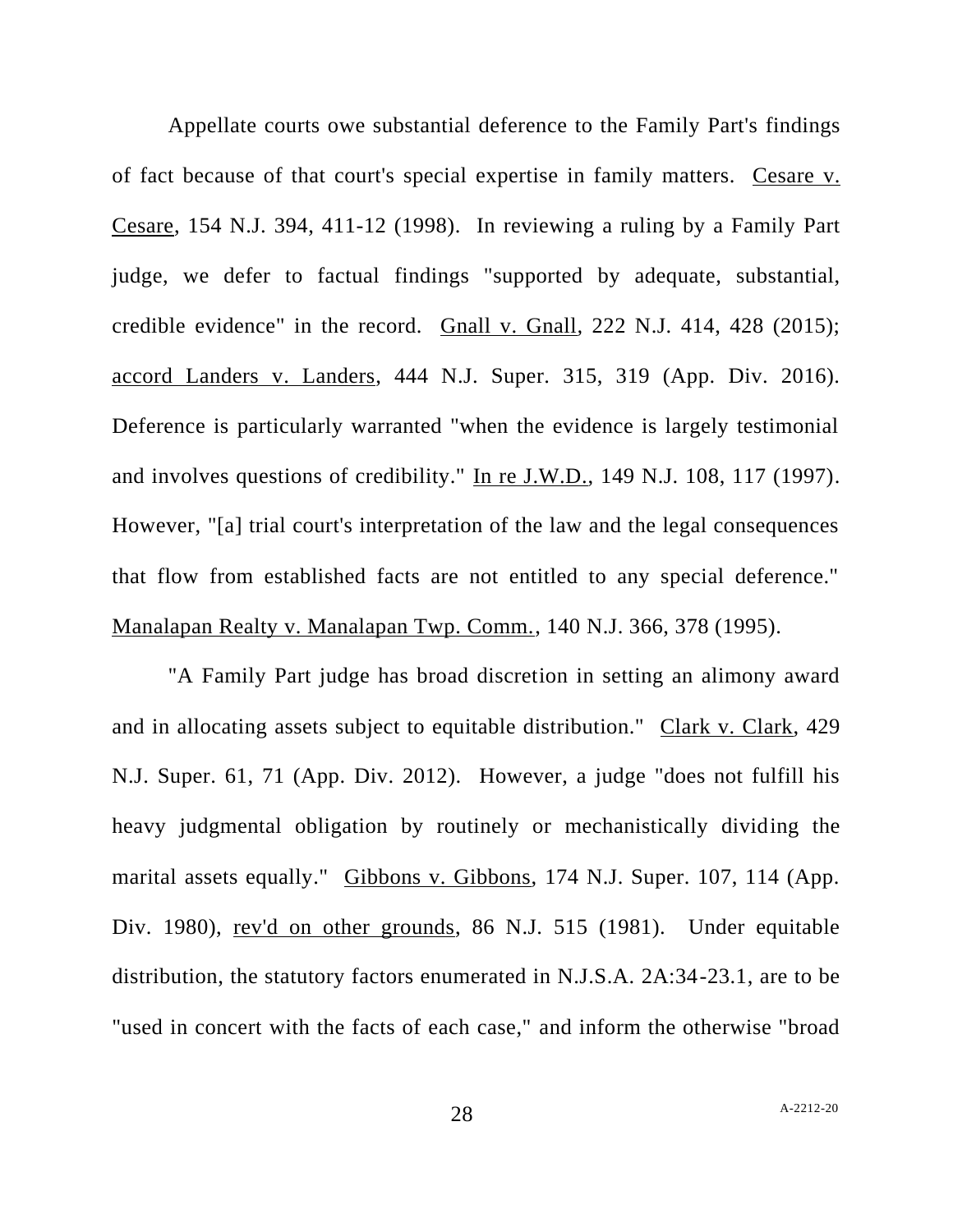discretion" accorded to the trial judge. Steneken, 367 N.J. Super. at 434-35. Therefore, where the issue on appeal concerns the valuation and distribution of assets, "the standard of review is whether the trial judge's findings are supported by adequate credible evidence in the record." Borodinsky v. Borodinsky, 162 N.J. Super. 437, 443 (App. Div. 1978). And, relatedly, when the issue involves the allocation of the marital assets, we review for abuse of discretion. Id. at 444.

The record demonstrates that the trial court considered the statutory factors, finding the marriage lasted for eighteen and one-half years, and that plaintiff was seventy-five years old while defendant was sixty-seven at the time of the decision. The court noted both parties were in good health and although defendant had undergone surgery, she presented as a "very healthy, very capable energetic woman." Concerning the income and property brought to the marriage, both parties had "high paying jobs" and plaintiff had a UBS pension earned before the date of the marriage. As to the joint marital lifestyle, the court credited plaintiff's estimate and found that it cost \$11,496 per month. The court found that plaintiff and defendant were living together in the marital home at the time of trial, though defendant had moved out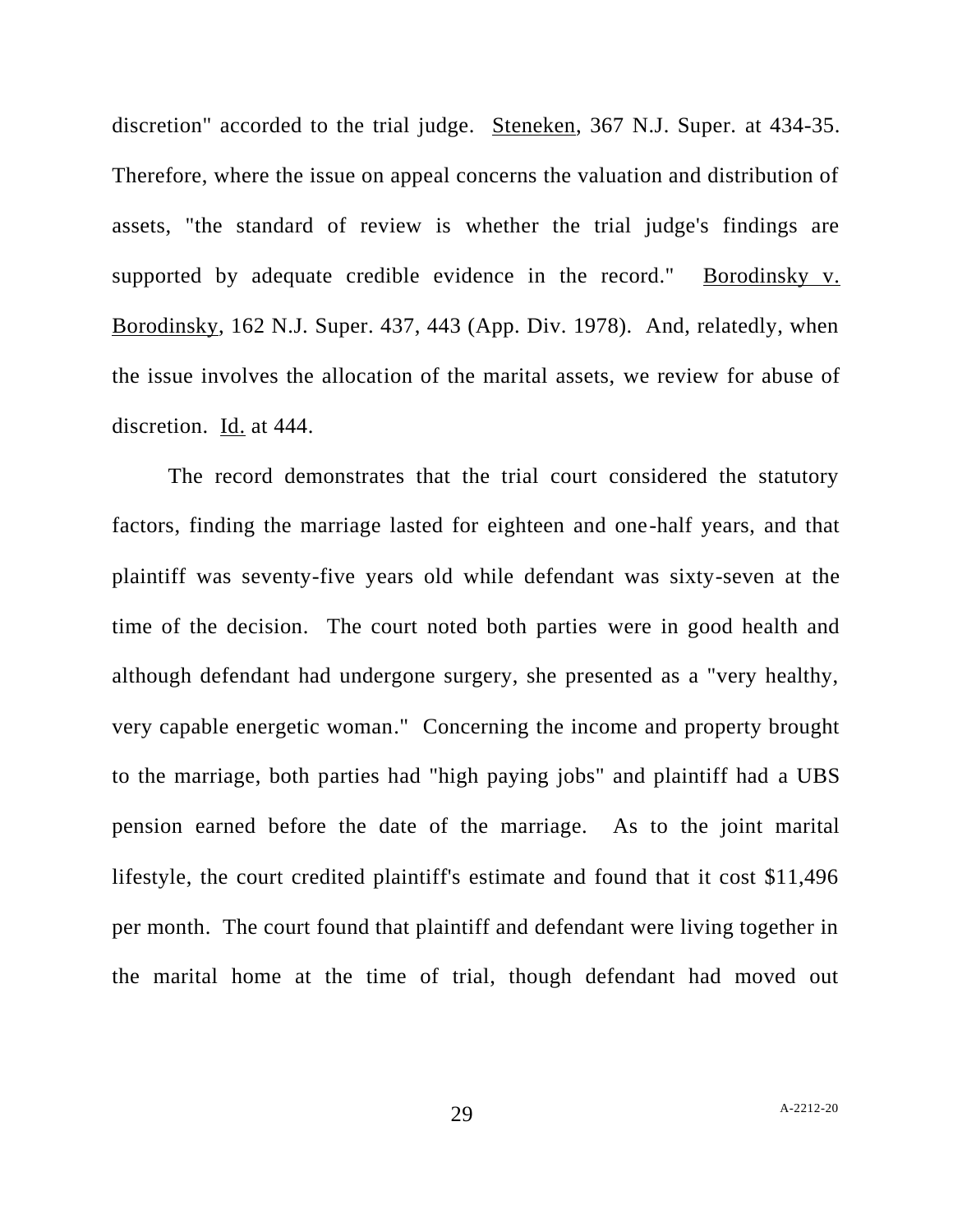temporarily after the complaint filing. Regarding factor five, there were no written agreements made before or during the marriage.

The court placed "extra emphasis" on factor six, regarding the economic circumstances of each party. The court considered the income disparity between the parties, with plaintiff's income from Social Security and pension benefits being only \$44,000 annually, while defendant earned \$235,000 and had not yet claimed her social security or federal pension benefits. Both parties were still paying their children's student loans, and plaintiff had significant credit card debt. The court found that defendant was in a "much better financial position" than plaintiff, who was in a "very unfortunate financial position" because he was forced to rely on his savings for several years.

Regarding factor seven, the income and earning capacity of the parties, the court again cited the parties' disparate incomes, the unlikelihood that plaintiff would find a job in the future, defendant's employment, and the fact that she had not taken any steps toward retirement.

Under factor nine, the contribution of each party to the acquisition, dissipation, preservation, appreciation or depreciation of marital property, the court found both parties held professional jobs during the marriage. Plaintiff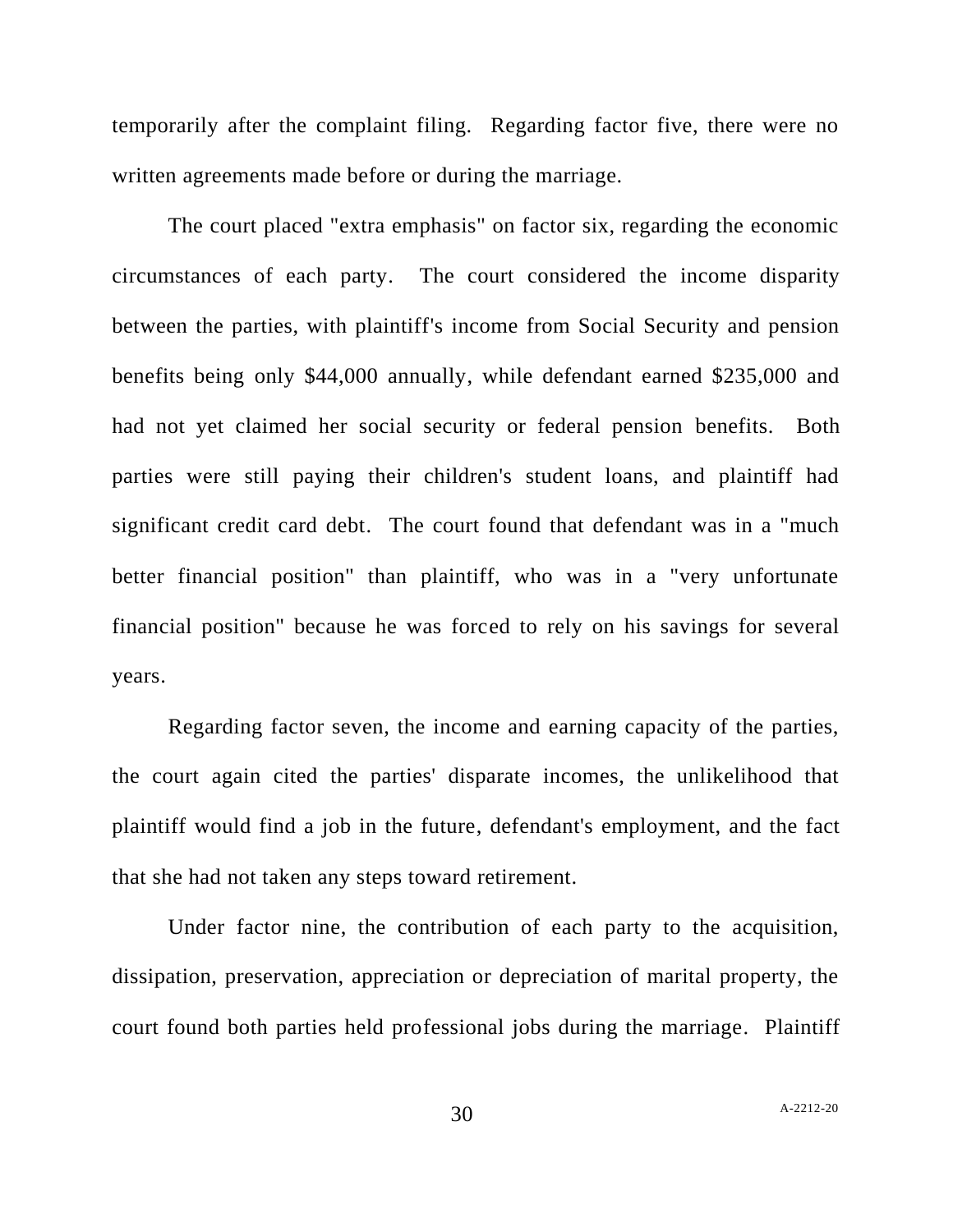lost his job in 2008, and was unable to find comparable work, but the court found that he "could have made a more diligent effort" to find comparable work at that time. Nonetheless, at age seventy-five, plaintiff "could not be expected to work in a capacity that he once enjoyed." The court found that plaintiff was forced to deplete his retirement savings in order to pay his half of the household expenses.

As to factor ten, the court noted its discussion of taxes regarding alimony, without considering the tax consequences of withdrawing large amounts from a retirement account, absent a rollover into a tax-deferred account via a QDRO.

As to factor eleven, the present value of the parties' assets, the court valued the marital residence at \$420,000. Plaintiff's checking account was valued at \$200 and his savings account at \$50. The court valued plaintiff's car at approximately \$12,000 and defendant's car at approximately \$2,000, though plaintiff did not claim entitlement to her car. At the time of the complaint, plaintiff's IRA was worth \$88,323, and defendant's 401(k) was worth approximately \$241,000 and her Thrift Savings Plan was worth approximately \$169,000. Plaintiff's premarital UBS pension paid \$962 per month, while defendant's federal pension was not yet in "pay status." Defendant's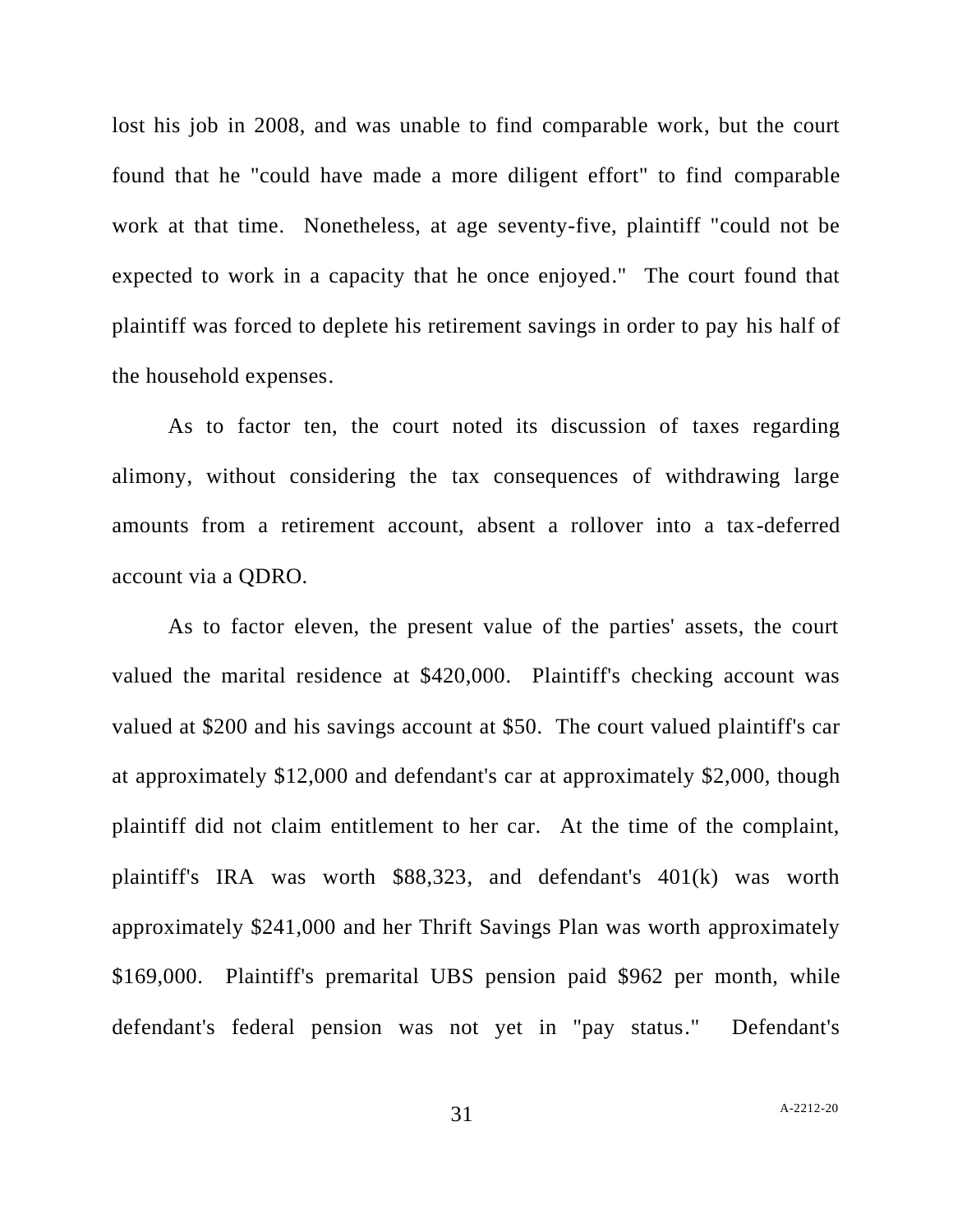Ameriprise account had been substantially depleted for "nonmarital expenses shortly before the filing of the complaint" since its \$1 million valuation in 2015.

Regarding factor thirteen, the debts and liabilities of the parties, the parties owed a \$277,000 mortgage balance. Plaintiff owed \$96,428 toward his children's student loan debt and had credit card debt of \$49,605. He incurred significant counsel fees and still owed a large balance. Defendant owed \$26,750 in credit card debt. The court could not determine if defendant still owed any money toward her children's student loans.

Regarding factor sixteen, other relevant factors, the court found that both parties depleted assets, but defendant did so in a "much more aggressive" manner than plaintiff, particularly as to the Ameriprise account. The court found that the remaining factors were inapplicable.

Based on its weighing of the applicable factors, and valuing assets as of the date of the complaint, the court awarded: (1) defendant a credit of \$44,162 for one-half the value of plaintiff's IRA; and (2) plaintiff a credit of \$120,500 for one-half the value of her  $401(k)$ , \$84,500 for one-half the value of her Thrift Savings Plan, and \$94,000 for one-half the value of her Ameriprise account. The court found no evidence that these assets were exempt. It found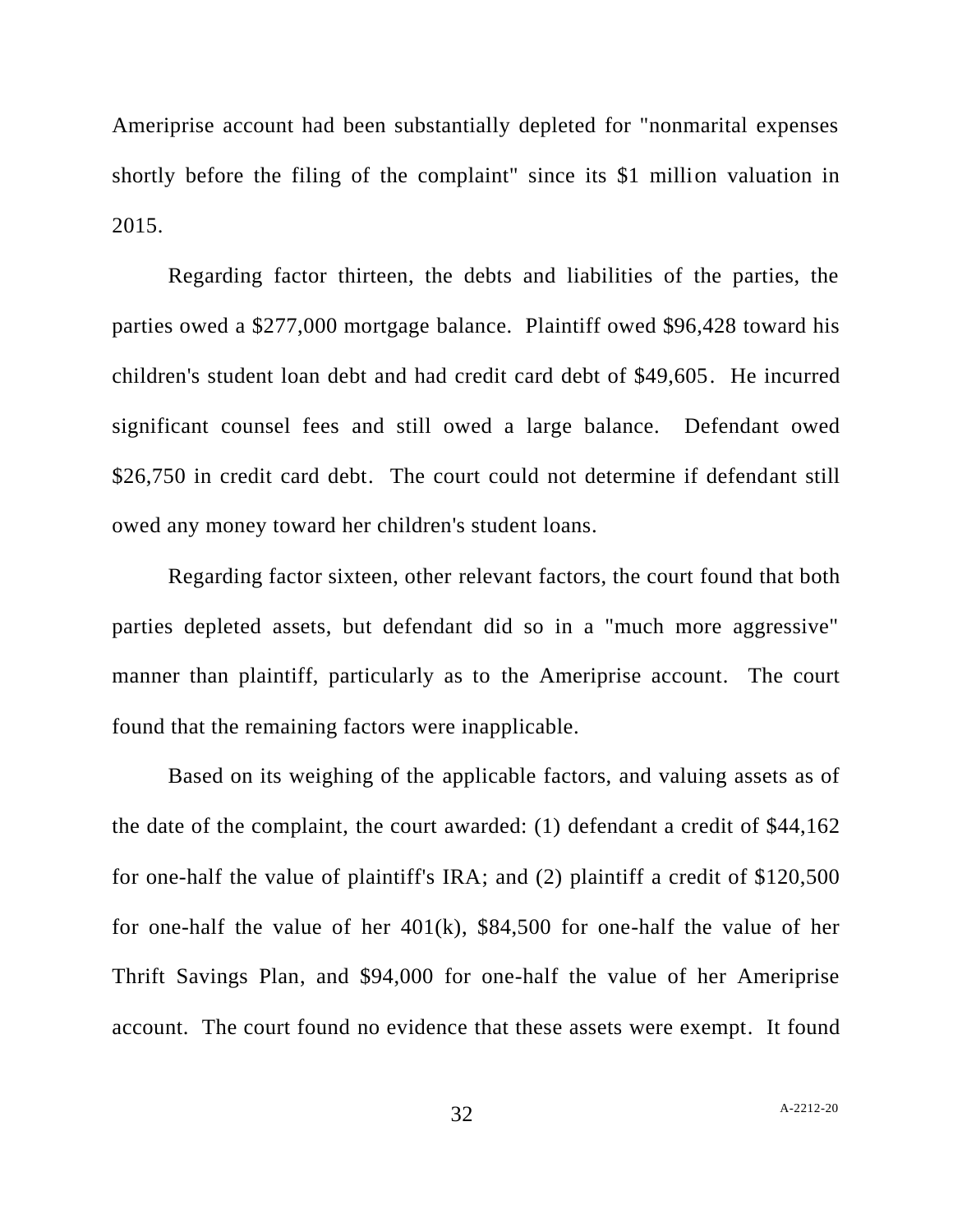plaintiff's premarital UBS pension was exempt but awarded him one-half of the marital coverture portion of defendant's federal pension. The court ordered that payment of plaintiff's share of defendant's pension would be effectuated through a QDRO, with the parties equally sharing the cost of preparation.

The trial court appropriately applied, weighed, and balanced the statutory factors and concluded the marital assets should basically be divided equally between the parties. The court's analysis and ruling are amply supported by the record. Applying that analysis, the award of one-half of the value of defendant's federal pension earned during coverture was appropriate. The court also properly reasoned that plaintiff's UBS pension was exempt from equitable distribution because it was earned entirely before the marriage. We discern no abuse of discretion or other reason to disturb the distribution of assets and liabilities.

Defendant argues that the court erred in awarding her only one-half of the remaining balance in plaintiff's IRA because plaintiff depleted the account during the marriage on "wasteful spending." In determining whether a spouse has dissipated marital assets, courts consider the factors adopted in Kothari, 255 N.J. Super. at 507, to determine if "the assets were expended by one spouse with the intent of diminishing the other spouse's share of the marital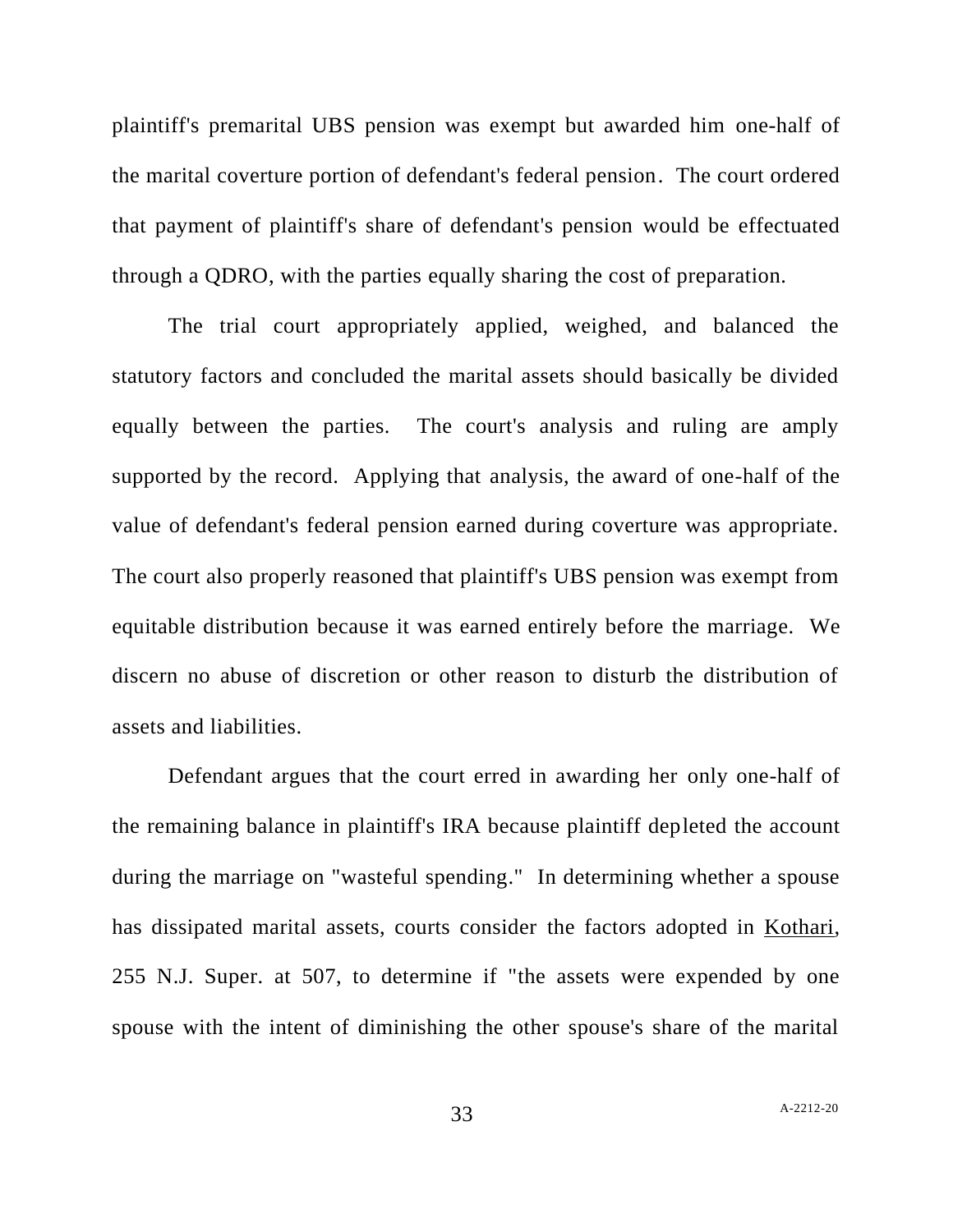estate." As the court reasonably concluded here, in equity, both parties depleted marital assets and had "unclean hands." However, plaintiff's "unclean hands" arose from his spending down assets on marital lifestyle expenses after he lost his job, including payments toward the monthly expenses on the marital home, for defendant's benefit and consistent with their informal arrangement. Those expenditures were necessary to maintain the marital lifestyle in accordance with the parties' longstanding informal agreement.

Defendant further argues that the court should have considered the parties' significant age difference. Relying on life expectancy tables, defendant posits that she is projected to live another nineteen years while plaintiff is projected to live only another eleven years, suggesting that she has a greater need for retirement funds. This argument is plainly speculative. The court explicitly acknowledged and considered the parties' ages, defendant's continuing employment, that defendant had not taken any steps toward retirement, and that each will receive pension and social security income in retirement. Moreover, the court appropriately indicated that defendant may file a post-judgment motion to adjust her support obligations upon retirement.

Defendant's remaining equitable distribution arguments do not warrant extended discussion. R.  $2:11-3(e)(1)(E)$ . The trial court acknowledged and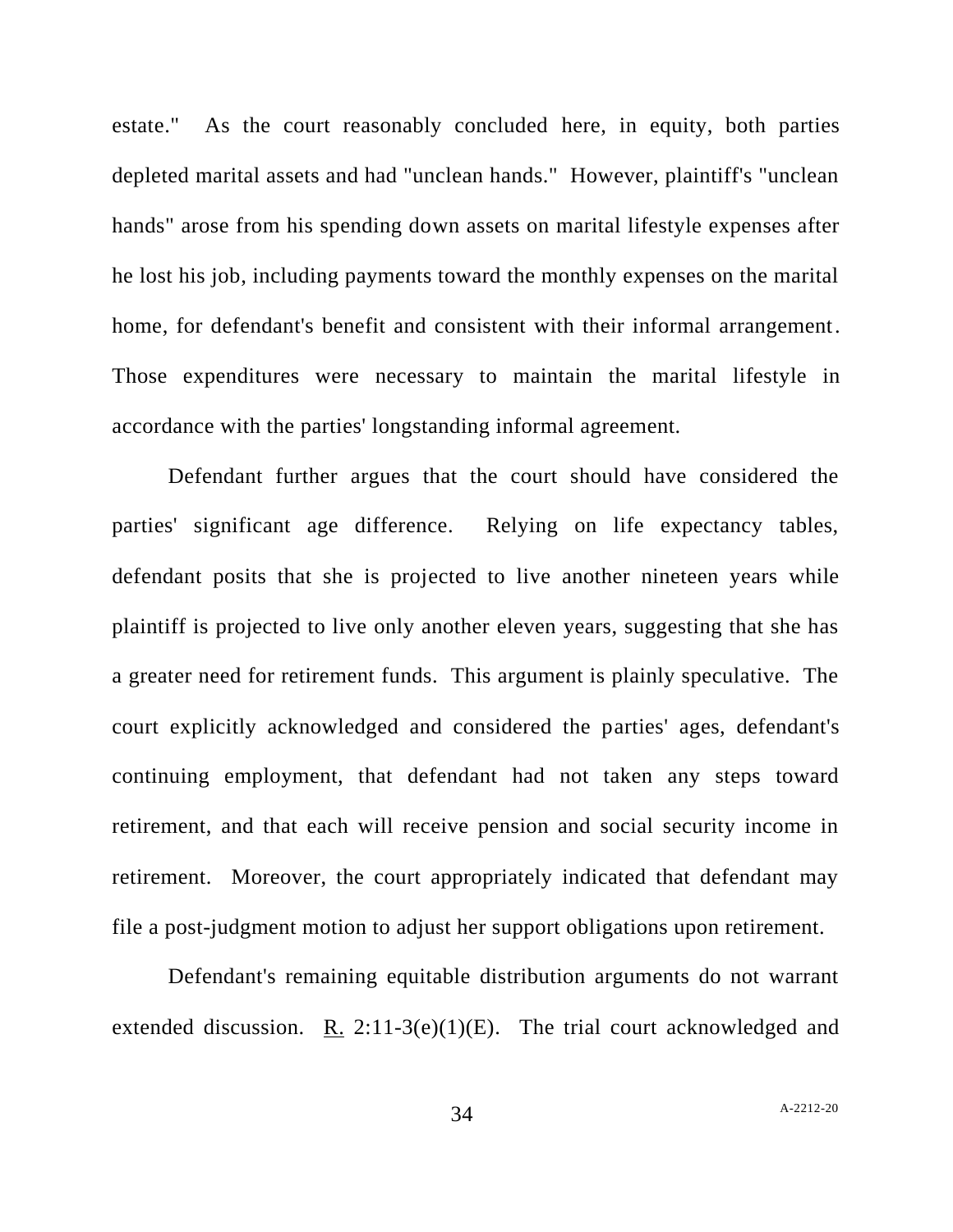considered the parties' informal arrangement regarding living expenses. As to the parties practice of keeping their finances, assets, and liabilities separate, N.J.S.A. 2A:34-23.1(e) provides that only written agreements need be considered in equitable distribution.

We are unpersuaded by defendant's contention that the court failed to consider the economic circumstances of the parties, including that plaintiff was a high earner, and that the court should have imputed income to him because he was deliberately underemployed. The trial court correctly noted that defendant was unlikely to find a job and salary comparable to his position in 2008 considering plaintiff's uncontroverted testimony that his professional knowledge was obsolete. Moreover, plaintiff was seventy-five years old at the time of trial.

Finally, defendant argues that the court failed to consider the tax consequences of its equitable distribution award. While the tax consequences of an equitable distribution award are to be considered, there must be an evidentiary basis to do so, "presumably fixed by competent expert testimony[.]" Orgler v. Orgler, 237 N.J. Super. 342, 356 (App. Div. 1989). There was no such evidence or testimony offered here.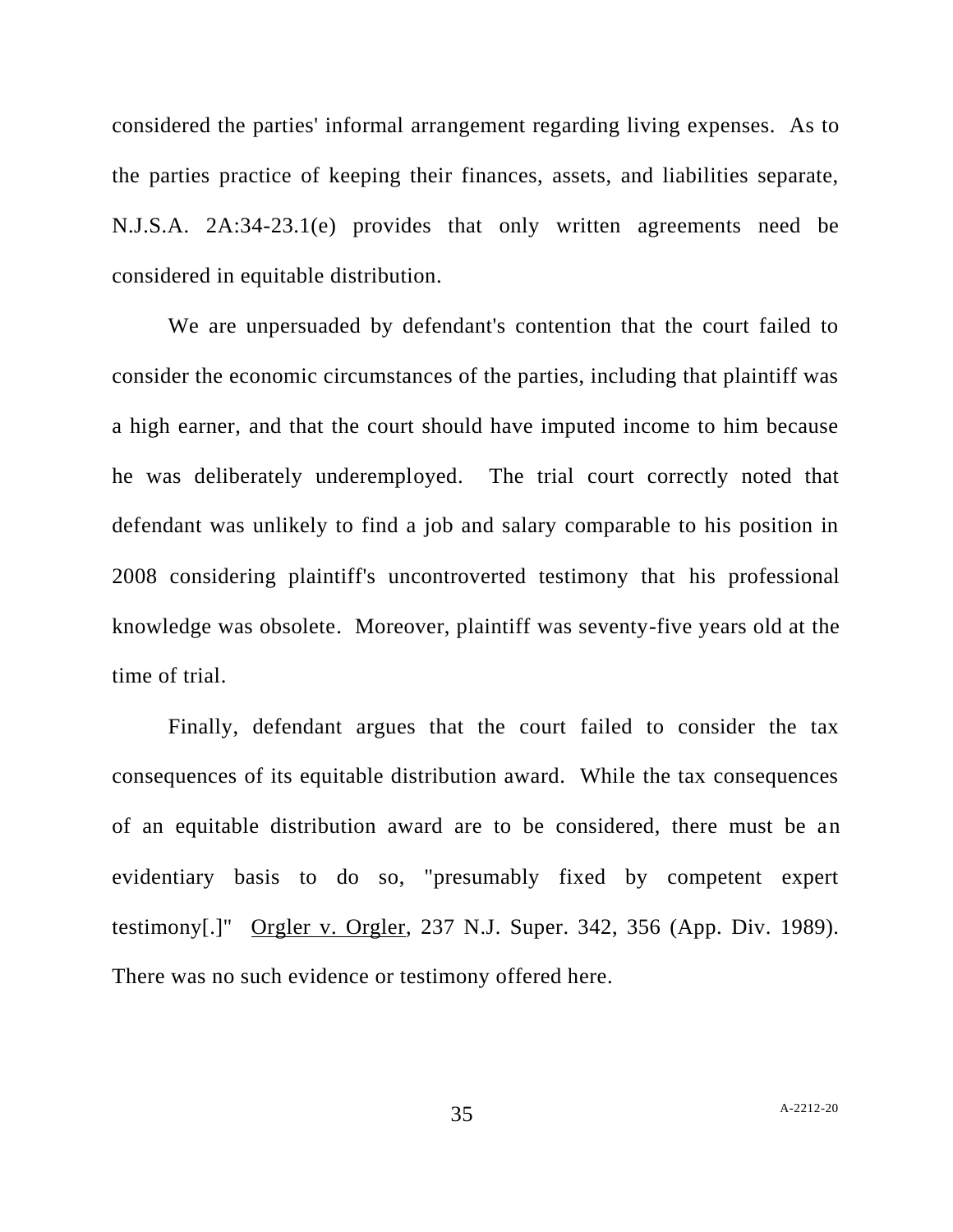1.

In his cross-appeal, plaintiff first argues the trial court erred by calculating the value of certain assets as of the date of the complaint rather than at the time of trial or distribution. He contends that defendant's retirement accounts were passive assets whose value fluctuated based on market forces, and thus he should have shared in the increases or decreases in value since the complaint. We are unpersuaded for the following reasons.

At trial, no evidence was presented demonstrating the post-complaint value of defendant's two retirement accounts, or whether they experienced gains or losses after the complaint was filed. Instead, both parties testified that they did not know the then current value of those accounts. The court awarded plaintiff one-half the value of these accounts as of the date of the complaint. The court did not otherwise discuss the valuation date.

New Jersey courts generally follow the rule that the valuation date is the date the complaint for divorce was filed. Smith v. Smith*,* 72 N.J. 350, 361-62 (1977); Borodinsky, 162 N.J. Super. at 447. However, there is "no iron-clad rule for determining the date of valuation of marital assets[.]" Scavone v. Scavone, 243 N.J. Super. 134, 137 (App. Div. 1990). The "use of a consistent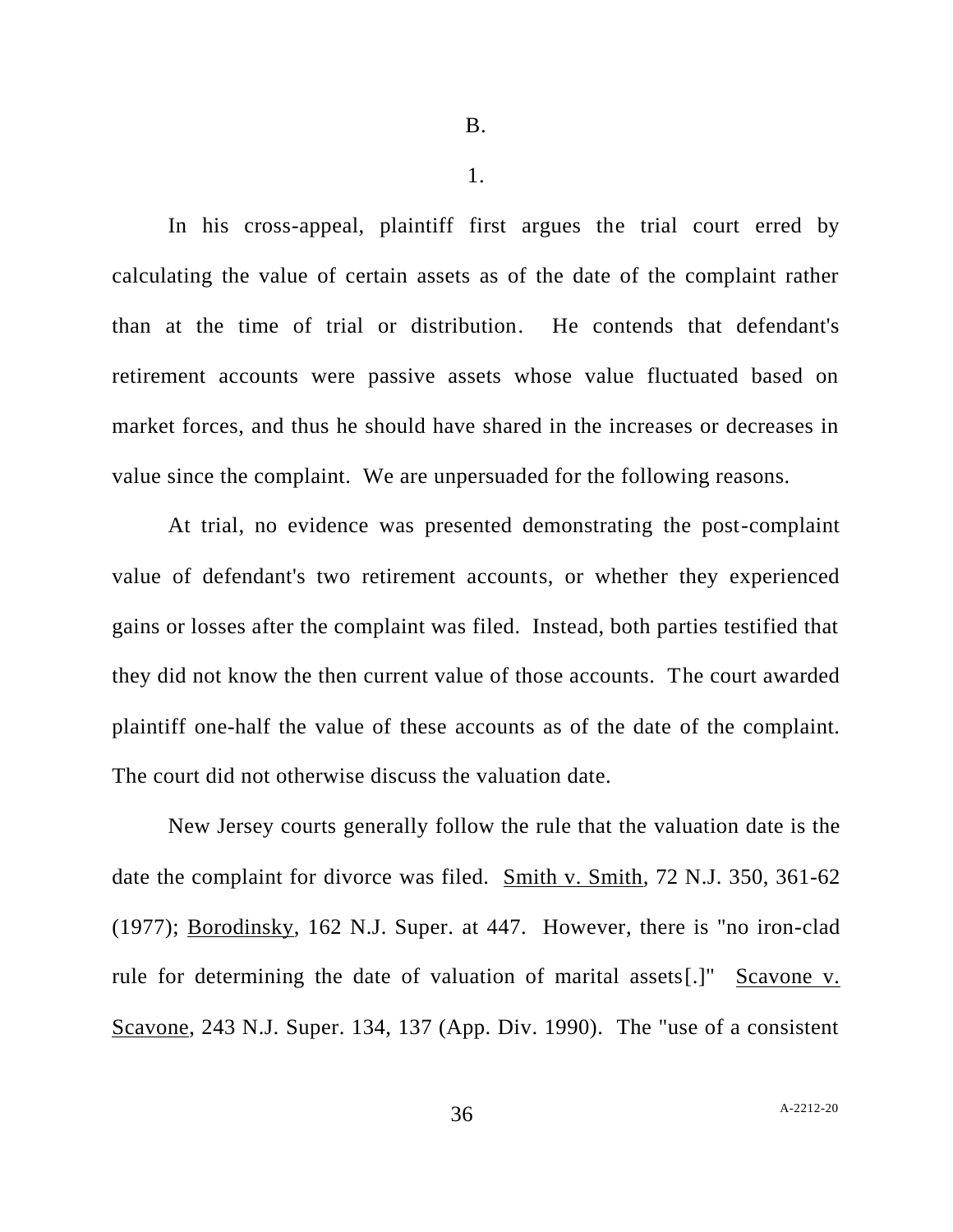date is preferable, such as the filing of the complaint.<sup>[1]</sup> Bednar v. Bednar, 193 N.J. Super. 330, 332 (App. Div. 1984).

Because the distribution of assets "must still be equitable," an alternate valuation date may be appropriate if the use of the date of the complaint would create an injustice or contravene the policies supporting equitable distribution. See Smith, 72 N.J. at 362. Depending on the circumstances, a significant change in the value of a particular asset between the date of the complaint and the date of final judgment may warrant the use of the later date for valuation purposes. See Bednar, 193 N.J. Super. at 332 (the date of final hearing may serve as valuation date, depending on nature of asset and any compelling equitable considerations); see also Scherzer v. Scherzer, 136 N.J. Super. 397, 400 (App. Div. 1975) (a proper factor in determination of what is equitable is any significant change in valuation of marketable assets that occurs prior to final judgment).

For example, when there has been a substantial post-complaint increase in the value of an asset, valuation as of the date of the complaint may be inappropriate if the appreciation was attributable to market forces alone. See Wadlow v. Wadlow, 200 N.J. Super. 372, 385 (App. Div. 1985) (trial judge should have considered appraised value of marital residence at time of hearing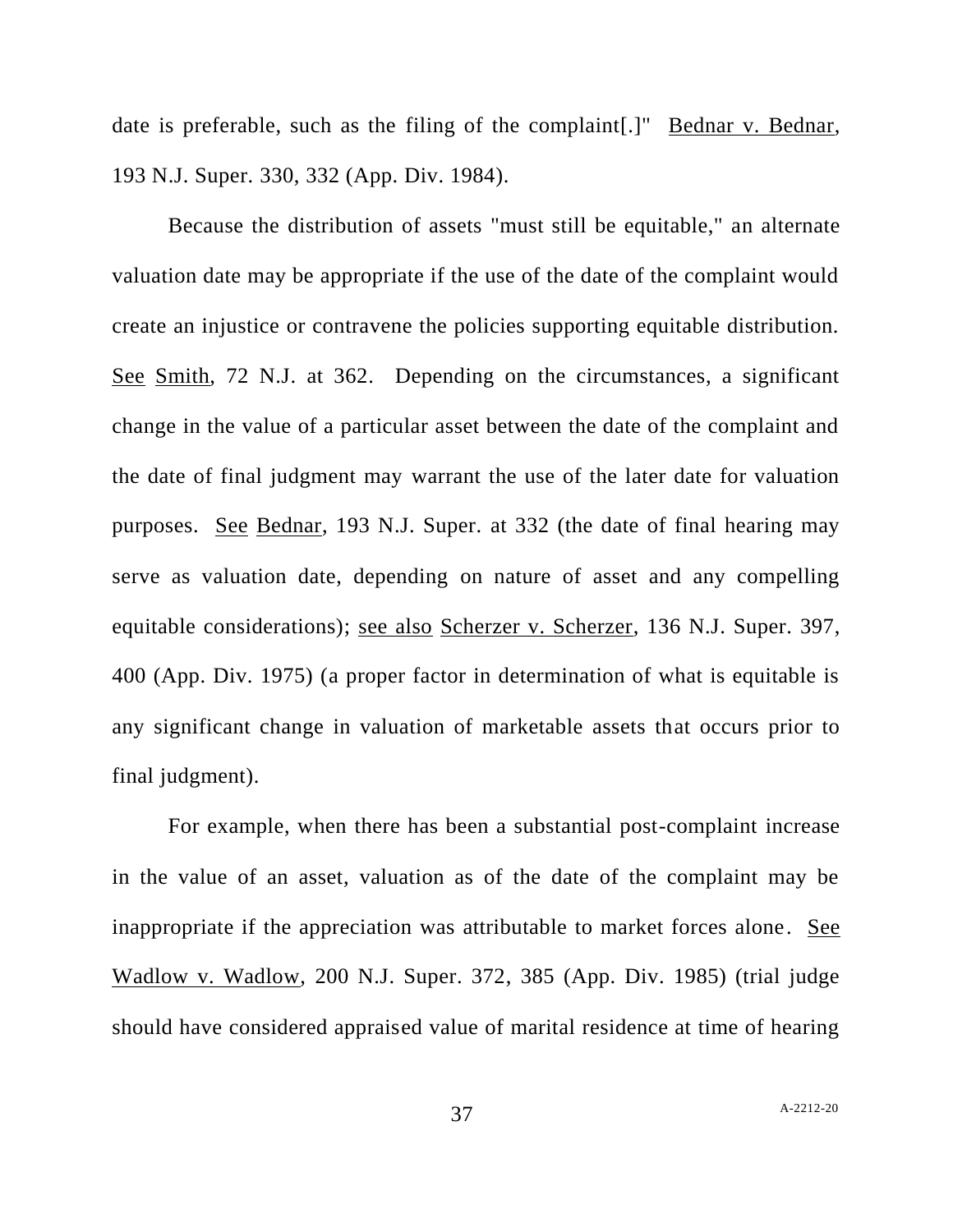where the property had increased significantly in value after filing of complaint due only to market factors).

Generally, "passive" assets which fluctuate in value "by virtue of market forces," should be valued as of date of trial or distribution, not the date of the complaint. Platt v. Platt, 384 N.J. Super. 418, 427 (App. Div. 2006). Conversely, when an asset declines in value after the filing of a divorce or dissolution complaint, the choice of valuation date may require a closer analysis of the reasons for the loss. See Goldman v. Goldman, 275 N.J. Super. 452, 457 (App. Div. 1994) (consequence of value fluctuations for purposes of equitable distribution should not turn wholly on whether an asset is properly classified as "active" or "passive" including whether one of the parties acted in bad faith).

In a divorce action, the burden is on the plaintiff to establish all elements of the case. Costabile v. Costabile, 131 N.J. Eq. 458, 459 (1942). In turn, the parties have the primary obligation of adducing proofs that will enable the trial judge to make sound and rational evaluations of their financial interests. Lavene v. Lavene, 148 N.J. Super. 267, 276 (App. Div. 1977). Here, plaintiff failed to prove the post-complaint value of the assets in question. There was no competent evidence demonstrating that the retirement assets had changed in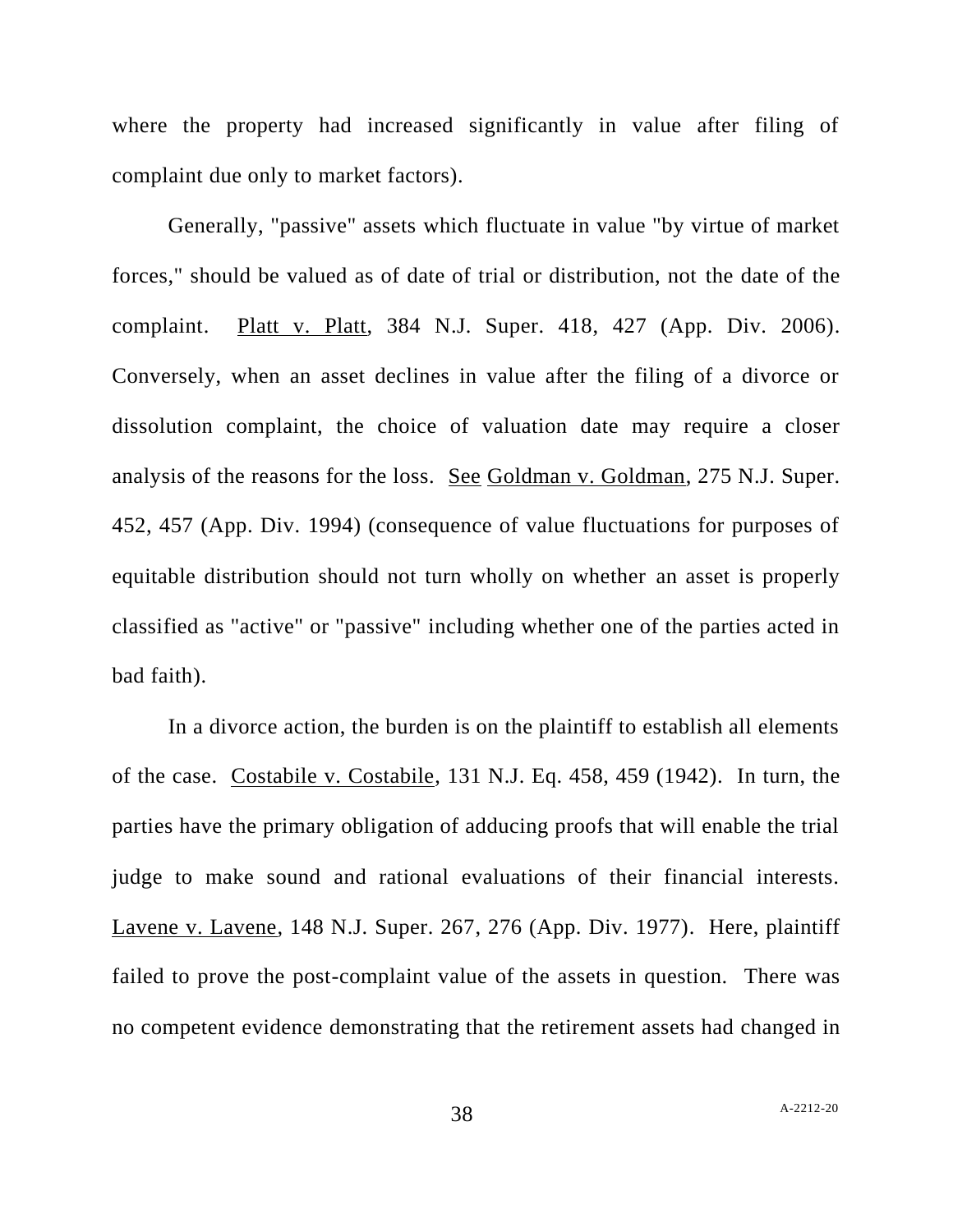value due to market forces and if so, to what extent. Plaintiff and defendant both acknowledged that they did not know the post-complaint value of the accounts. On these proofs, the court was unable to determine if the value had increased as in Platt, or decreased as in Goldman, and what may have caused such a change. Thus, the court was within its afforded discretion to follow New Jersey's common practice of valuing marital assets as of the complaint date.

2.

Plaintiff contends that the trial court erred by failing to specify the way defendant was to pay plaintiff his net share of equitable distribution, particularly because she has not yet paid the award. At trial, the court recognized that defendant's primary assets were her retirement accounts. Nonetheless, the court concluded that defendant should pay plaintiff the \$247,881 he was due in equitable distribution in whatever manner and using whatever assets defendant preferred. It did so despite recognizing that a QDRO might be necessary to convey the sum awarded if defendant were to pay it from her retirement accounts, citing Orlowski v. Orlowski, 459 N.J. Super. 95 (App. Div. 2019).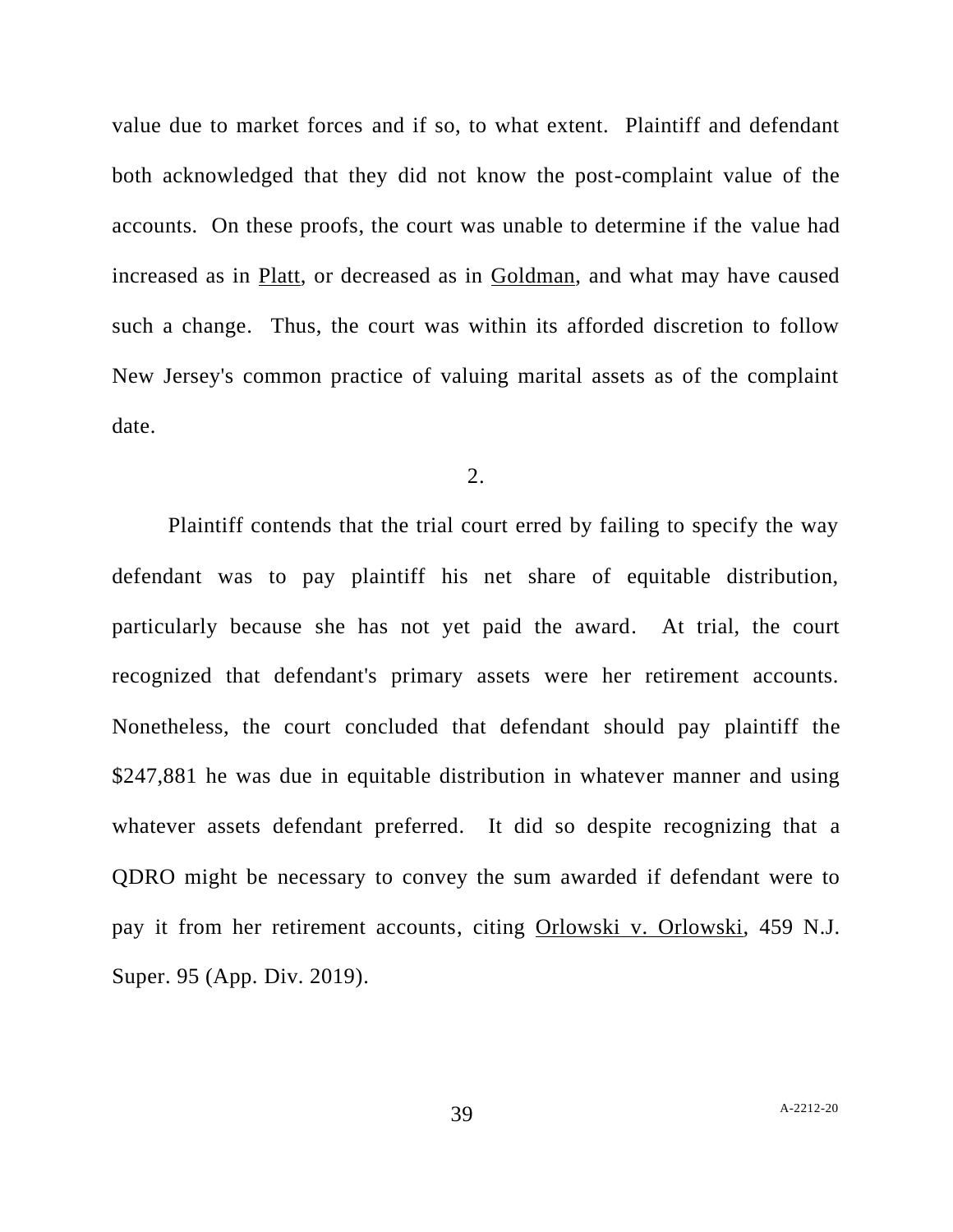Plaintiff argues that the court should have required a QDRO to credit him the award of \$247,881 from defendant's retirement funds. As we have noted, we review the way in which the trial court allocated the marital assets for abuse of discretion. Borodinsky, 162 N.J. Super. at 444.

The trial court could have ordered that a QDRO be used to effectuate the equitable distribution award. Orlowski, 459 N.J. Super. at 104-05. A QDRO "permit[s] a direct distribution to the non-pensioner spouse of a QDROdesignated share of the pensioner's ERISA retirement benefit. The nonpensioner spouse then becomes responsible for the tax consequences." Risoldi v. Risoldi, 320 N.J. Super. 524, 532 (App. Div. 1999). Thus, as **Orlowski** made clear, where the obligor otherwise lacks assets sufficient to pay the award, a QDRO to equitably distribute a retirement account is appropriate. 459 N.J. Super. at 108; see also Barr v. Barr, 418 N.J. Super. 18, 35 n.3 (App. Div. 2011) (recognizing that "most often," a QDRO is used to transfer an interest in a retirement account).

The trial record below suggests that defendant does not have sufficient assets to pay the equitable distribution award, aside from her retirement accounts. Moreover, as defendant asserts, a lump sum withdrawal from her retirement accounts to satisfy plaintiff's equitable distribution could have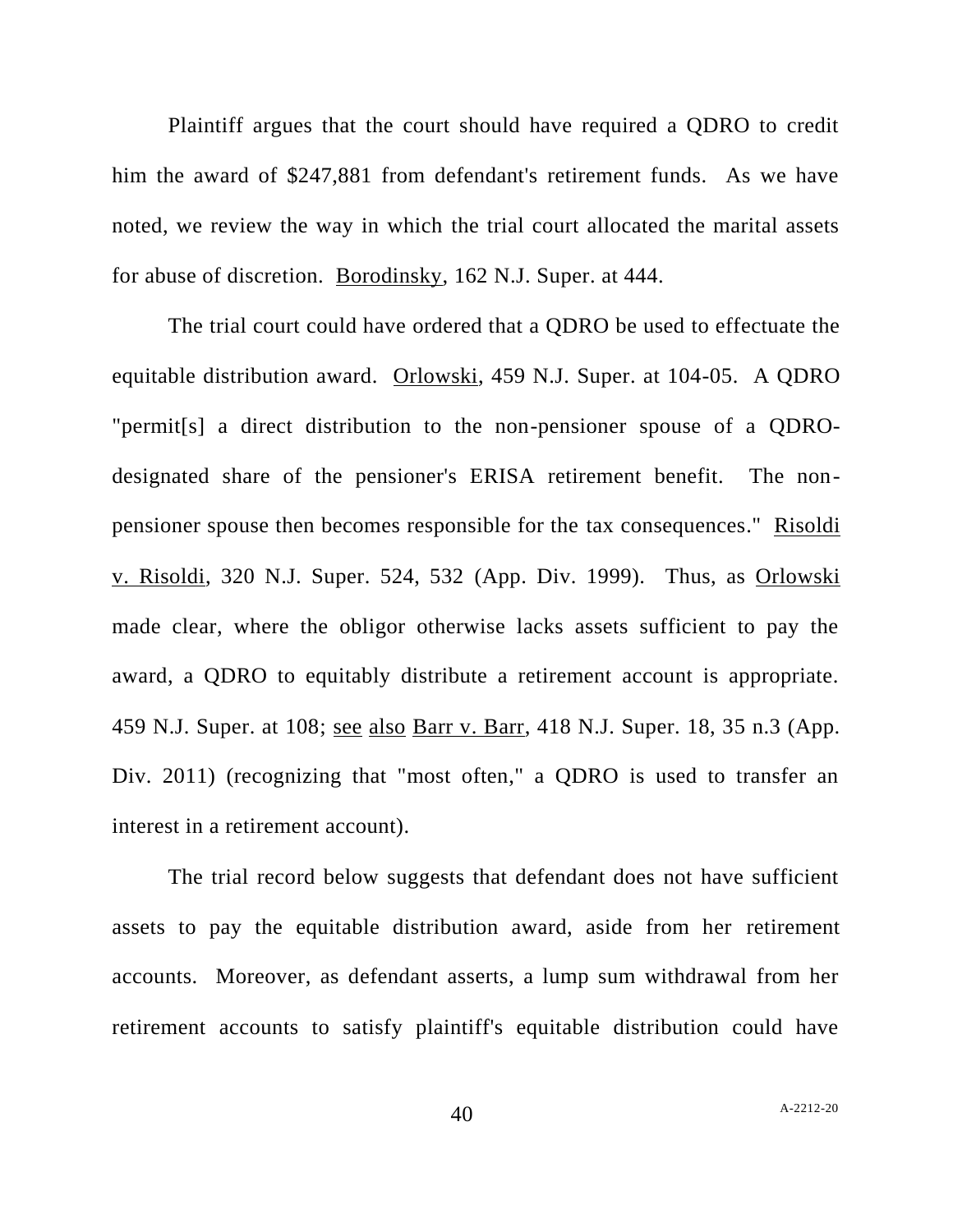significant unintended tax consequences for defendant in the absence of a QDRO. A QDRO may well have been appropriate in this situation.

The trial court provided little explanation for declining to require a QDRO to implement the equitable distribution award. Thus, the basis for the court's discretionary decision to permit defendant to pay plaintiff his portion of her assets in whatever manner she wished is unclear. Absent adequate analysis and explanation we are constrained to remand that issue. Under the circumstances, allowing defendant to unilaterally decide how the equitable distribution award would be paid was an abuse of discretion.

We vacate that aspect of the trial court's decision that permitted plaintiff to decide the manner in which she would pay plaintiff his net share of the equitable distribution and remand for the court to determine if a QDRO or some other form of payment should be required. In doing so, the court shall consider the fact that the equitable distribution remains unpaid and the tax consequences of the manner of payment.

#### IV.

We next address the counsel fees awarded to plaintiff. Defendant contends she acted in good faith and points to the trial court's denial of counsel fees regarding service of process and finding that she did not act in bad faith.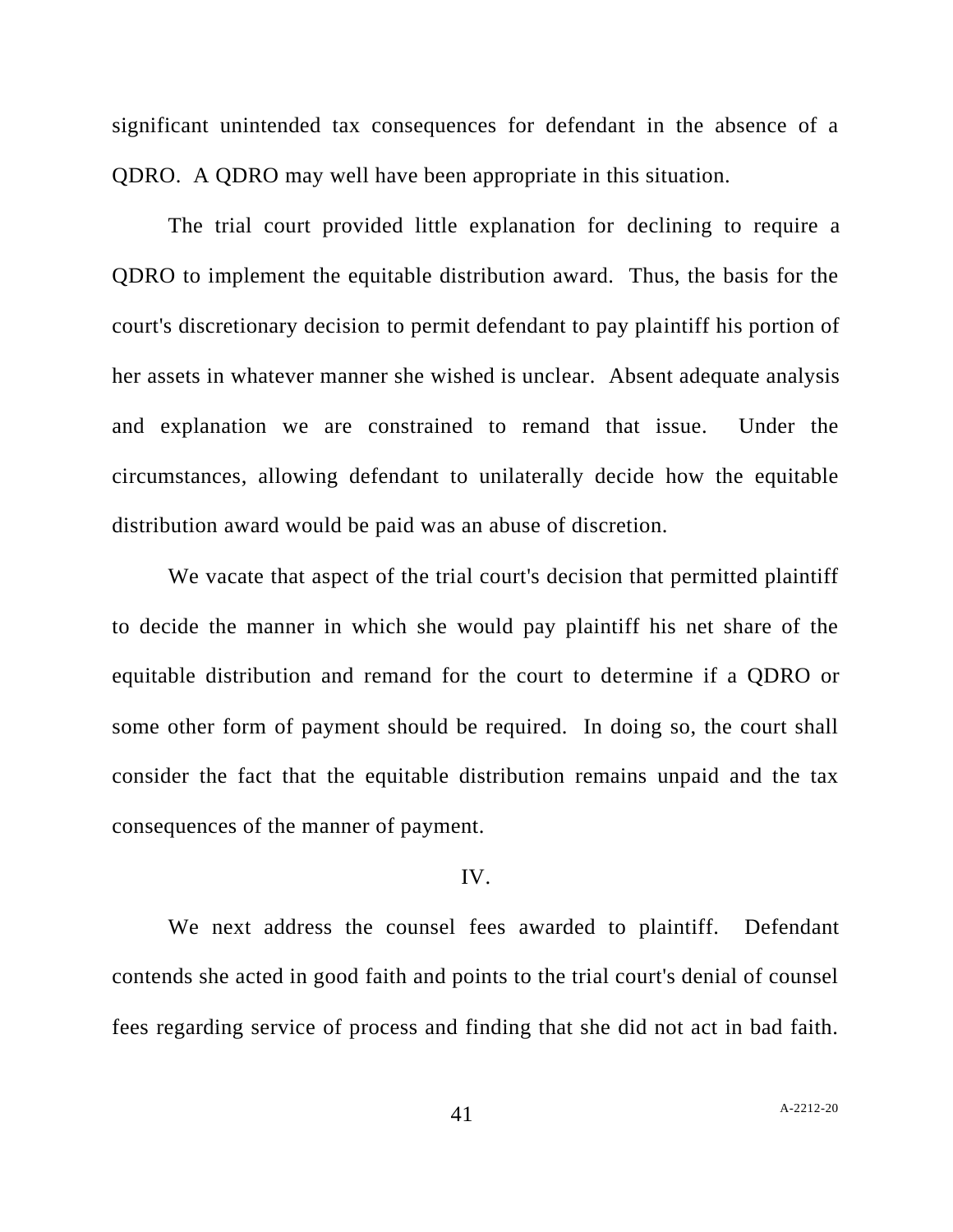She further argues she made all required payments to plaintiff throughout the proceeding.

Counsel fees may be awarded in a divorce action. R. 5:3-5(c); R. 4:42- 9(a)(1). The court should consider the factors enumerated in Rule 5:3-5(c) and RPC 1.5(a), and the information required by Rule 4:42-9(b), (c). The trial court considered these factors and information in its decision awarding counsel fees to plaintiff. The court noted the financial circumstances of the parties, the ability of each party to pay their own fees or contribute to the fees of the other party, and that defendant had substantially greater income and assets than plaintiff. The court considered defendant's advantage in being an attorney who could represent herself. In contrast, plaintiff needed representation by counsel. The court found that defendant had the ability to pay some of plaintiff's counsel fees.

Regarding the reasonableness and good faith of the positions advanced by the parties, the court found that both parties depleted assets, but defendant did so "on a wider scale" and in a "more comprehensive manner." The court also found defendant had no basis to file a counterclaim asserting extreme mental cruelty, and that the filing was "unwisely advanced." The court also found that defendant "without question evaded service of process," thereby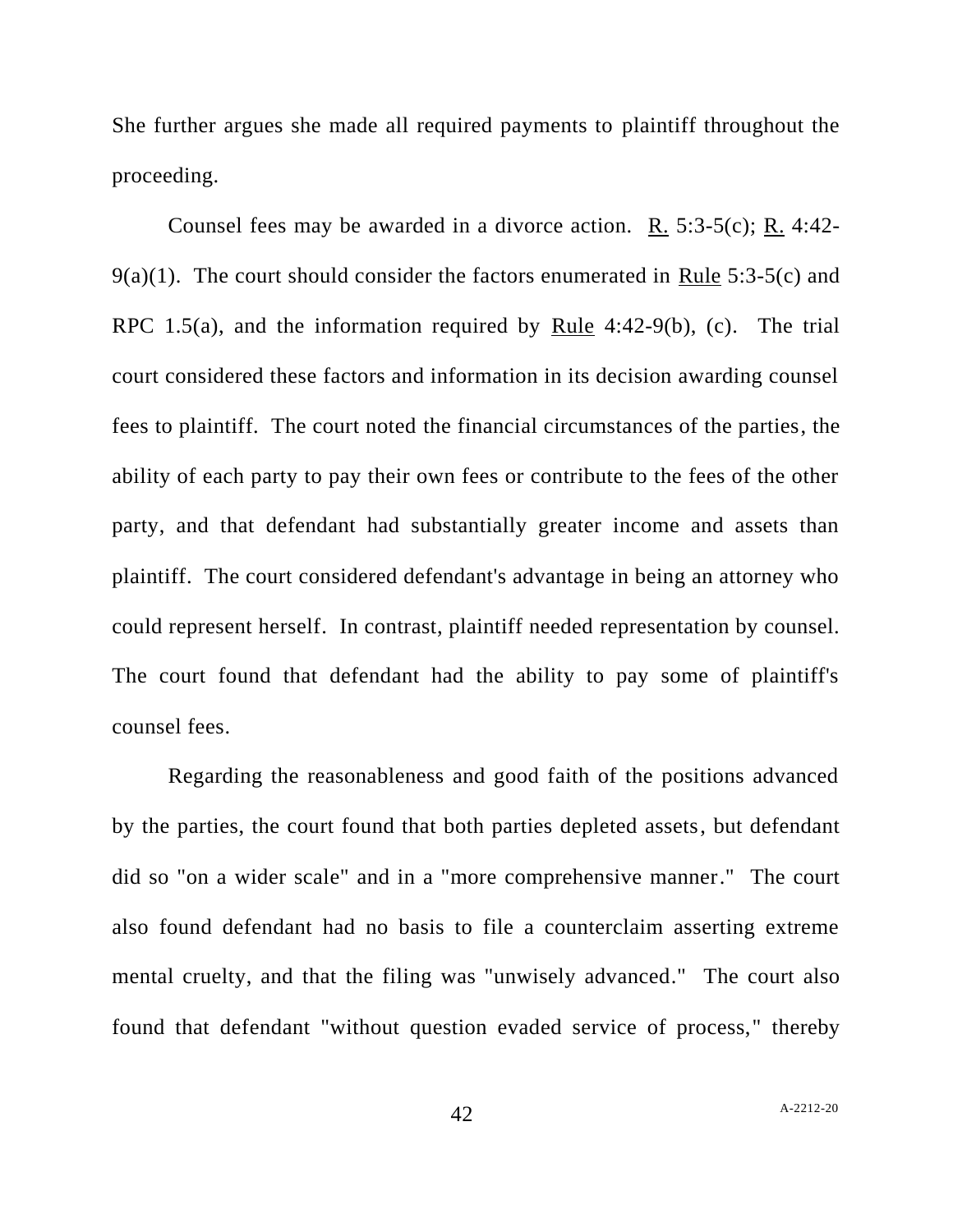delaying trial. It required plaintiff to file a motion and hire an investigator in order to serve her. The court rejected defendant's assertion that her surgery precluded service, finding that she was "playing games," particularly where she provided no proofs as to the nature or timeline of her surgeries. However, the court did not explicitly find that defendant engaged in bad faith.

As to the extent of fees incurred by both parties, plaintiff incurred \$77,655 and paid \$10,905 of that amount, leaving an outstanding balance of \$66,750. Defendant represented herself and thus owed no fees, but had paid \$3,000 to an attorney early in the litigation.

Regarding factor seven, the results obtained, plaintiff was successful as to alimony and partially successful as to equitable distribution. Factor eight, the degree to which fees were incurred to enforce existing orders, or to compel discovery, was not applicable. Finally, as to any other factor bearing on the fairness of an award, the court reiterated that plaintiff was at a disadvantage and needed to hire a lawyer, while defendant could represent herself.

The court also considered each of the RPC 1.5(a) factors. We need not repeat its findings. Upon balancing the factors, the court awarded plaintiff counsel fees of \$28,000, significantly less than the \$33,750 he sought, because plaintiff's counsel "could have been a little bit more efficient."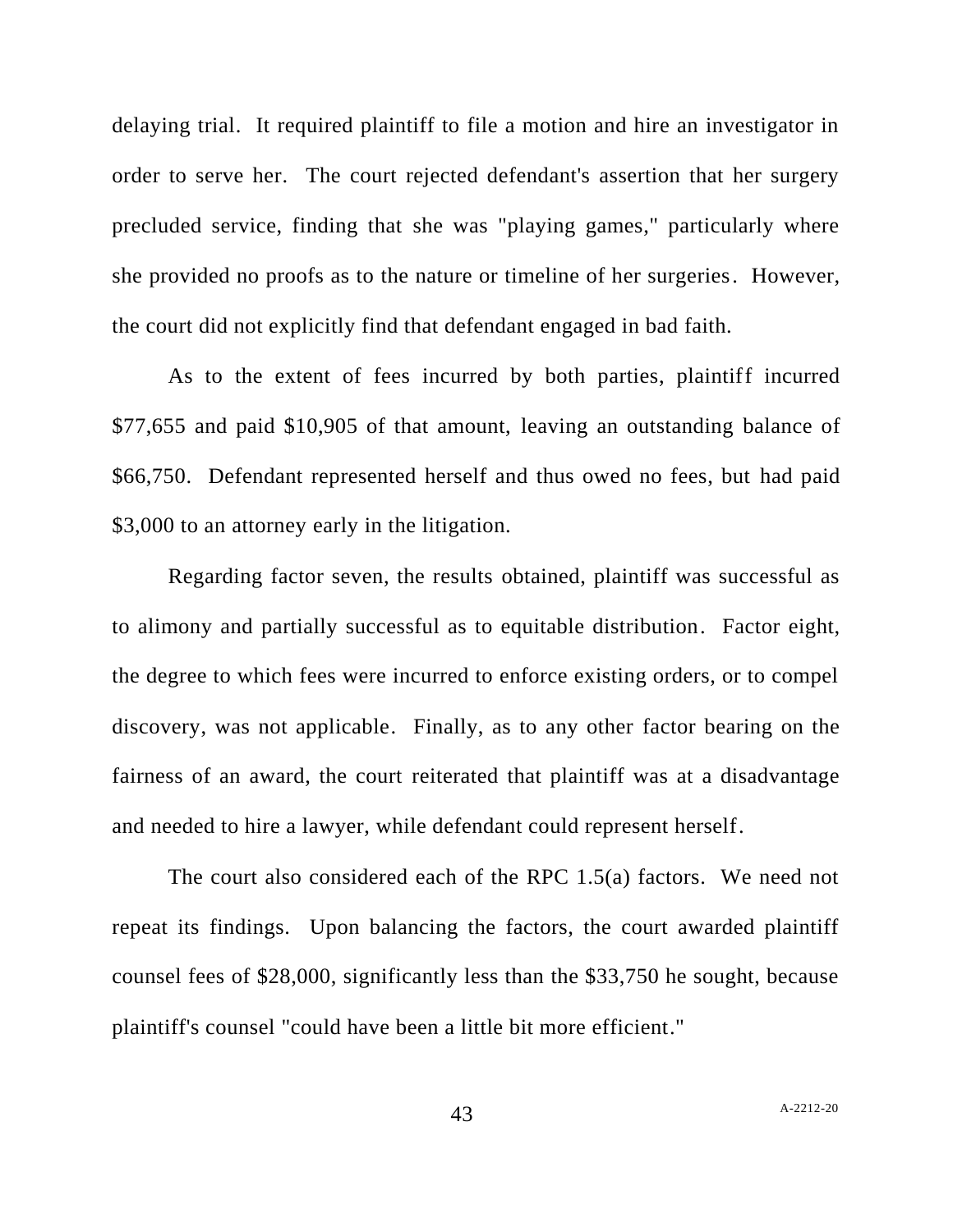Typically, the award of counsel fees and costs in matrimonial actions rests in the sound discretion of the trial court. Williams v. Williams, 59 N.J. 229, 233 (1971). Where caselaw, statutes, and rules are followed and the judge makes appropriate findings of fact, the fee award is entitled to deference. Yueh v. Yueh, 329 N.J. Super. 447, 466 (App. Div. 2000). We will disturb a counsel fee determination "only on the 'rarest occasion,' and then only because of clear abuse of discretion[,]" Strahan v. Strahan, 402 N.J. Super. 298, 317 (App. Div. 2008) (quoting Rendine v. Pantzer, 141 N.J. 292, 317 (1995)), or a clear error in judgment. Tannen v. Tannen, 416 N.J. Super. 249, 285 (App. Div. 2010).

Applying this deferential standard, we discern no such clear abuse of discretion or error in judgment. The court appropriately balanced the requisite factors and found that they weighed in favor of an award to plaintiff. The court emphasized the financial disparity between the parties as the primary basis for the award. The evidence demonstrated that defendant was in a superior financial situation and had the ability to pay counsel fees due to her employment. In contrast, plaintiff had minimal ability to pay his outstanding counsel fees due to his insufficient assets and income. "A Family Part judge is empowered to make an award of counsel fees to enable the parties to litigate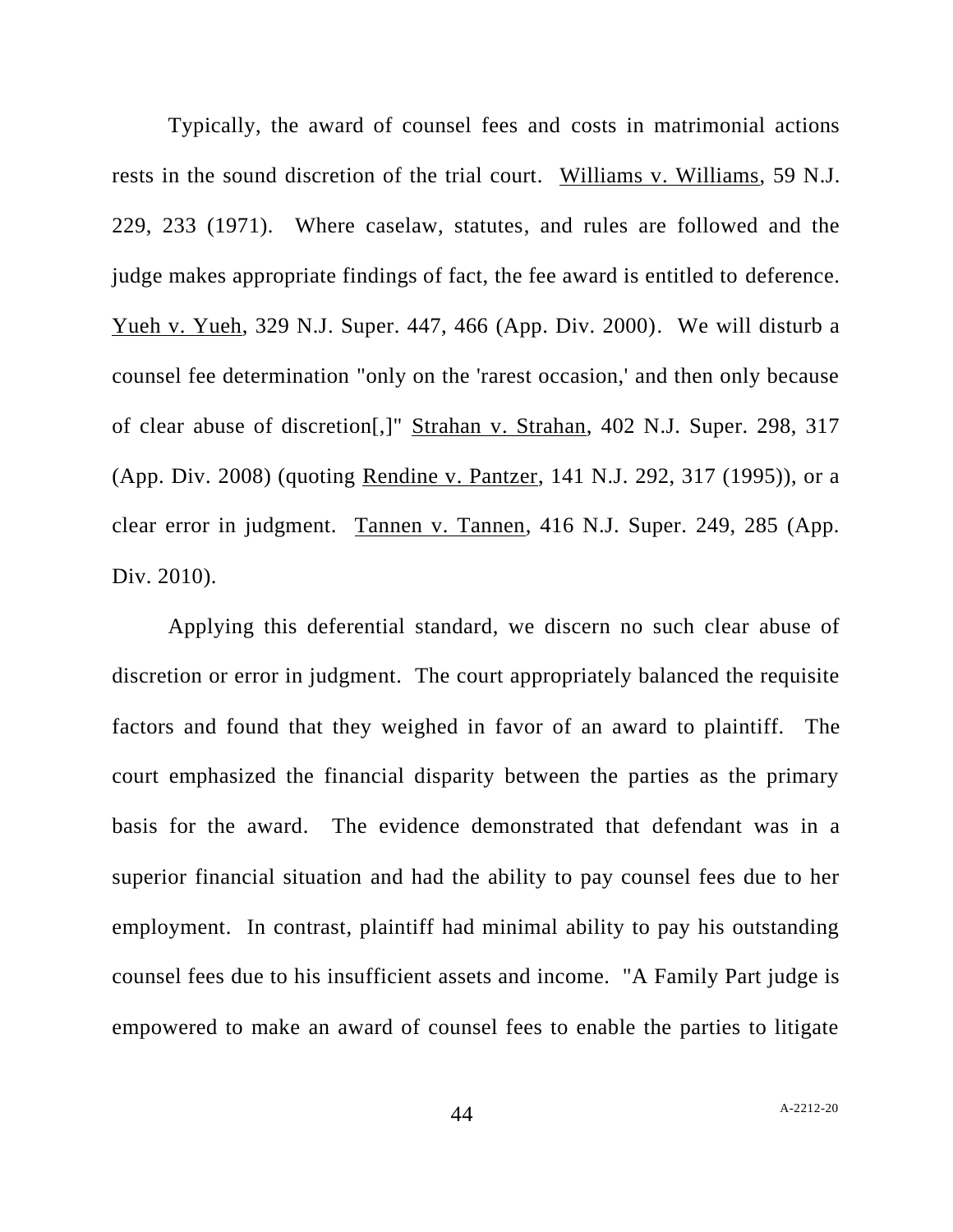on an even playing field . . . . " Fattore v. Fattore, 458 N.J. Super. 75, 90 (App. Div. 2019).

Defendant further argues that the court erred in requiring her to pay plaintiff's counsel fee award from her share of the proceeds of the sale of the marital residence. She claims this resulted in an inequitable distribution of the marital home. Defendant's argument lacks sufficient merit to warrant extended discussion. <u>R.</u> 2:11-3(e)(1)(E). Pursuant to <u>Rule</u> 5:3-5(c), the court may "direct the parties to sell, mortgage, or otherwise encumber or pledge marital assets to the extent the court deems necessary to permit both parties to fund the litigation." The court may direct the use of such sale proceeds in a manner "as 'the case shall render fit, reasonable, and just.'" Randazzo v. Randazzo, 184 N.J. 101, 113 (2004) (quoting R. 5:3-5).

Directing payment of the counsel fees from the sale proceeds did not alter the equitable distribution of the marital residence. Moreover, the marital residence has already been sold and payment has already been made, rendering this issue moot.

#### V.

Considering our ruling, and defendant's failure to brief this issue, we briefly address defendant's argument that the court erred in denying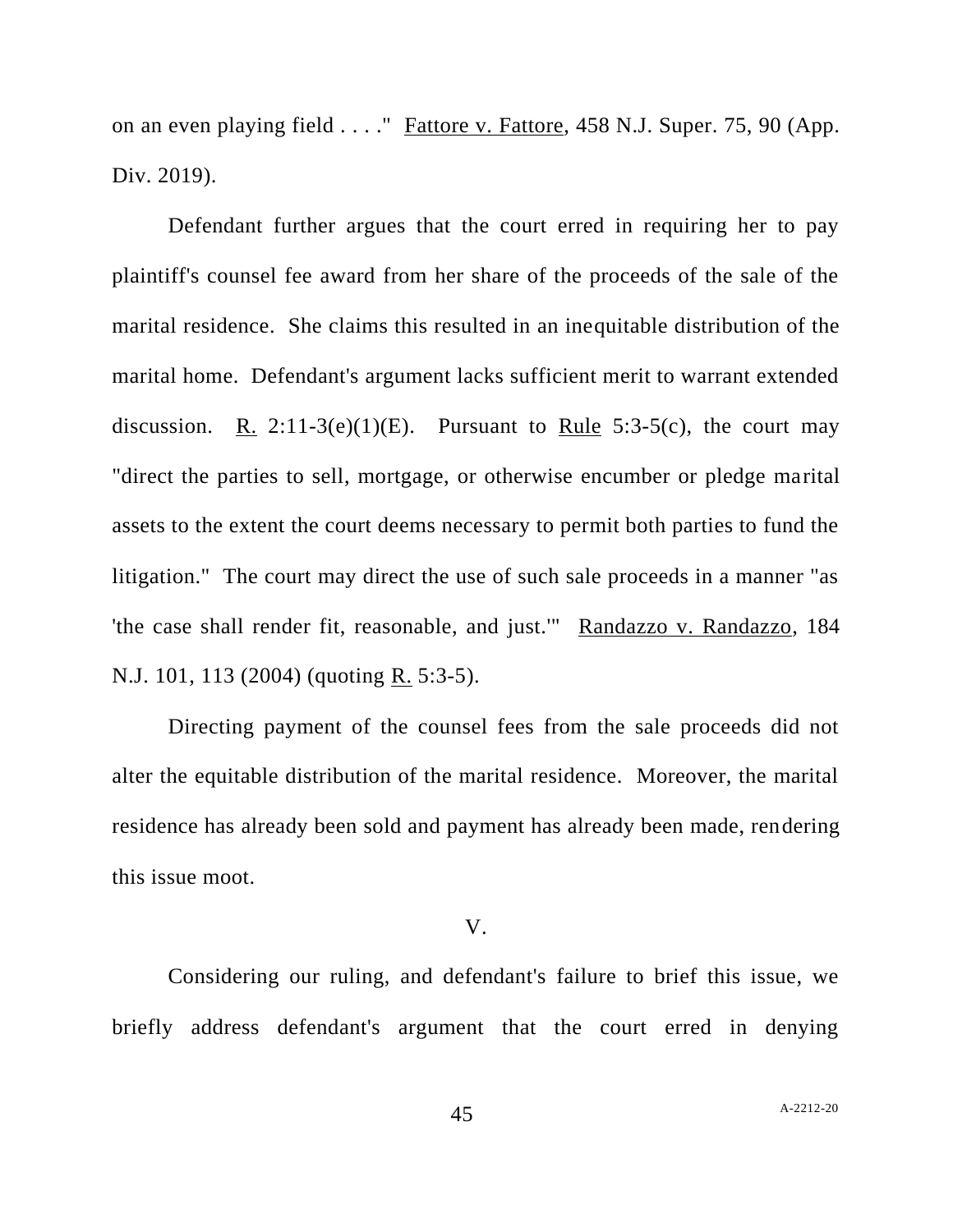reconsideration. Reconsideration is properly utilized only in that "narrow corridor" of cases in which the court "expressed its decision based on a palpably incorrect or irrational basis," or where "it is obvious that the [c]ourt either did not consider, or failed to appreciate the significance of probative, competent evidence[.]" Cummings v. Bahr, 295 N.J. Super 374, 384 (App. Div. 1996) (quoting D'Atria v. D'Atria, 242 N.J. Super. 392, 401-02 (Ch. Div. 1990)). Defendant clearly did not satisfy that standard.

"We review the trial court's denial of [defendant's] motion for reconsideration for abuse of discretion." Branch v. Cream-O-Land Dairy, 244 N.J. 567, 582 (2021) (citing Kornbleuth v. Westover, 241 N.J. 289, 301 (2020)). Reconsideration was properly denied. We discern no abuse of discretion.

In sum, we affirm in all respects except for vacating the court's decision to permit defendant to unilaterally decide the manner of paying plaintiff his net share of the equitable distribution, and remand for the court to determine if a QDRO or some other form of payment should be required.